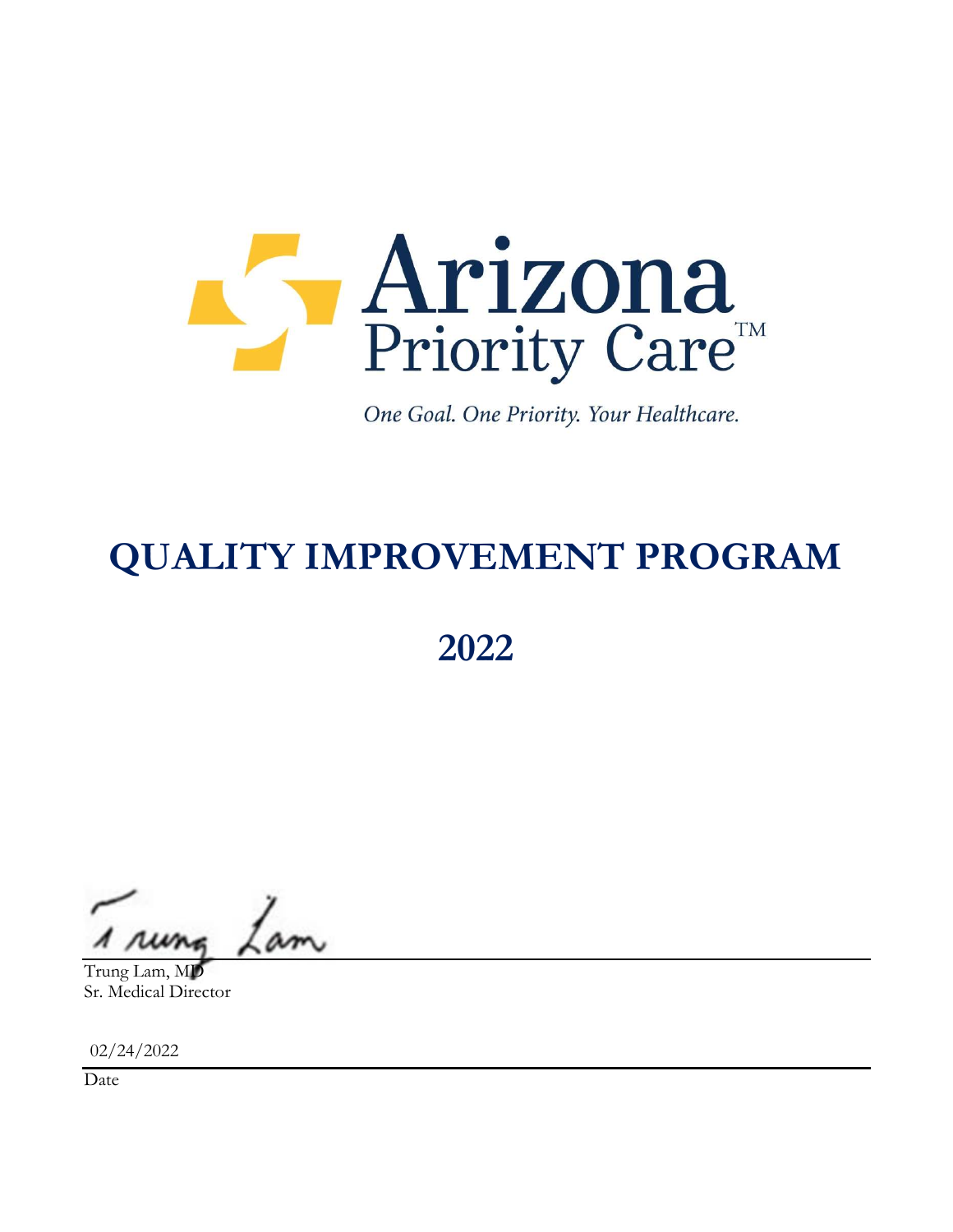# ARIZONA PRIORITY CARE STRUCTURE

Arizona Priority Care ('AZPC') will have the Quality Improvement ('QI') infrastructure necessary to improve the quality and the safety of clinical care and services we provide to our members.

Arizona Priority Care utilizes the IPA structure to deliver healthcare to our members. The IPA model is an organized system of independent physicians or an association of such physicians. Physicians in this model generally are paid on a modified fee-for-service or capitated basis.

## MISSION STATEMENT

Our QI Department has a mission to provide an effective, system-wide, measurable plan for monitoring, evaluating and improving the quality of care and services, in a cost effective and efficient manner to our members and practitioners.

# PURPOSE/PROGRAM DESCRIPTION

The QI Program is designed to objectively, systematically monitor and evaluate the quality, appropriateness and outcome of care/services delivered to members. In addition, the QI program will provide mechanisms that continuously pursue opportunities for improvement and problem resolution.

## SCOPE OF PROGRAM

The scope of the QI Program is to monitor care, identify opportunities for improvement of care and services to both members and practitioners, and ensure services meet professionally recognized standards of practice This QI Program covers both clinical and non-clinical care and services for Medicare Advantage ('MA') and dual eligible populations.

# PROGRAM GOALS AND OBJECTIVES

Goals:

- 1. Ensuring ongoing communication and collaboration between the AZPC QI Department and the other areas of the organization, including, but not limited to: Customer Service, Care Management, and Behavioral Health providers and staff.
- 2. Ensuring members receive the highest quality of care and services by seeking out and identifying opportunities for improvement.
- 3. Ensuring members have full access to care and availability of primary care physicians and specialists.
- 4. Adhering to the highest standards of healthcare practice through evidence-based Clinical Practice Guidelines ('CPG') as the basis for clinical decision-making.
- 5. Monitoring, improving and measuring member and practitioner experience with all aspects of the local delivery system and network.
- 6. Utilizing a multi-disciplinary approach to assess, monitor and improve policies and procedures.
- 7. Promoting physician involvement in the QI Program and activities.
- 8. Collaborating with contracted hospital practitioners and health delivery organizations to ensure patient quality and safety of care services are provided.
- 9. Fostering a supportive environment to help practitioners and providers improve the safety of their practices.
- 10. Assessing and meeting the standards for the cultural and linguistic needs of members.
- 11. Meeting the changing standards of practice of the healthcare industry by adhering to all state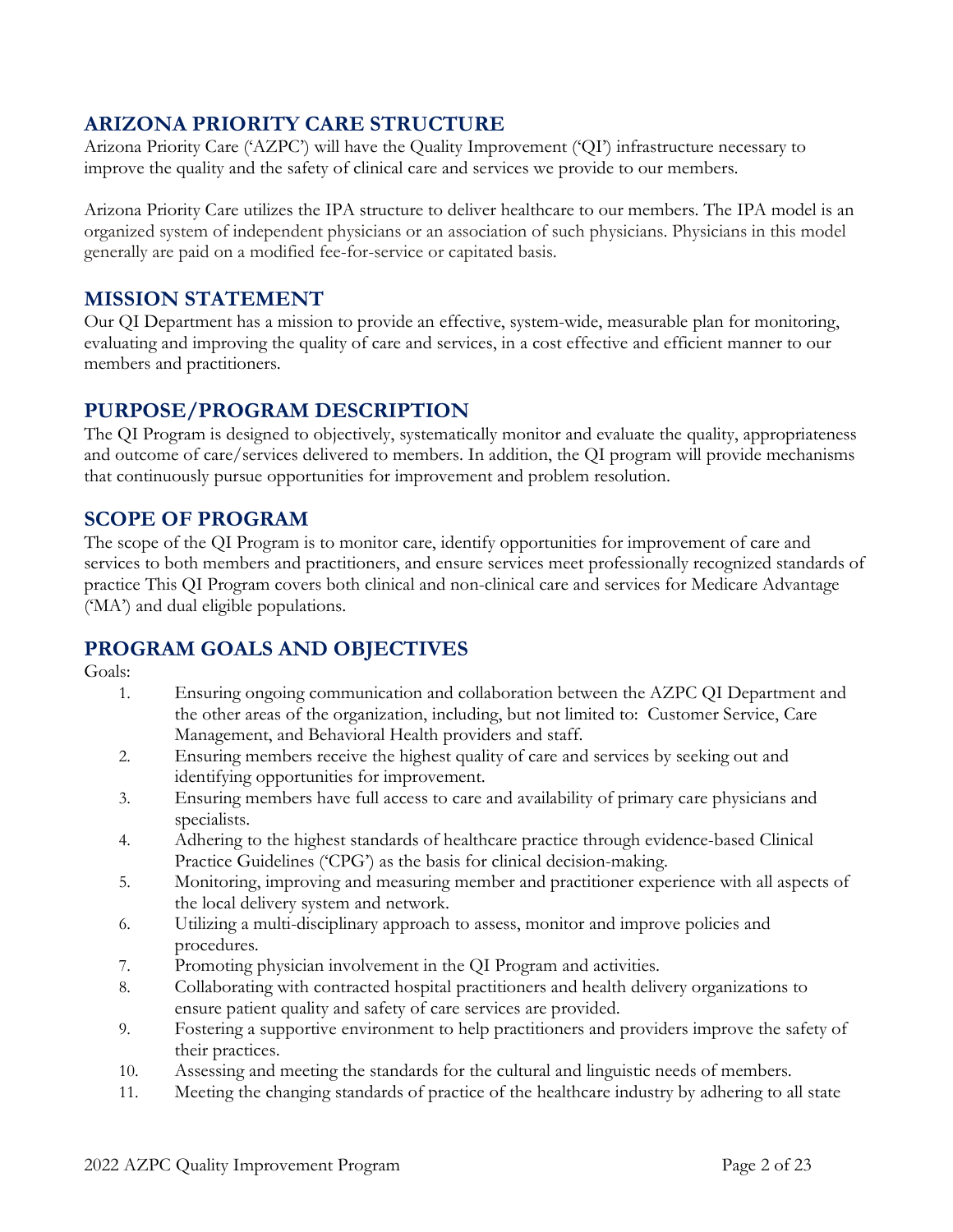and federal laws and regulations.

- 12. Monitoring our compliance to regulatory agency and health plan standards through annual oversight audits and survey activities
- 13. Adopting, implementing and supporting ongoing adherence with accreditation agency standards.
- 14. Promoting the benefits of a coordinated care delivery system.
- 15. Promoting preventive health services and care management of members with chronic conditions.
- 16. Emphasizing a caring professional relationship between the patient, practitioner and health plan.
- 17. Ensuring there is a separation between medical and financial decision-making.
- 18. Seeking out and identifying opportunities to improve the quality of care and services provided to members and providers

#### Objectives:

- 1. Maintaining a credentialed network based on a thorough review and evaluation of education, training, experience, sanction activity and performance of each healthcare provider
- 2. Ensuring members are afforded accessible healthcare by continually assessing the access to care and availability of network of practitioners and specialists.
	- a. AZPC is required to meet network adequacy standards established by federal and state agencies as well as accreditation organizations such as the National Committee on Quality Assurance ('NCQA'). Network adequacy standards are intended to ensure that provider networks offer consumers access to sufficient numbers and types of providers.
- 3. Assuring compliance with the requirements of regulatory and accrediting agencies including, but not limited to, CMS and NCQA as demonstrated with any and all auditing activity
- 4. Ensuring that at all times the QI structure, staff and processes are in compliance with all regulatory and oversight requirements by passing all audits and submitting required reports in a timely manner.
- 5. Actively working to maintain standards for quality of care and accessibility of care and service by ensuring that office telephone answer times and total office wait times are within required standards and validated annually through random sampling
- 6. Ensure physician compliance with AZPC requirements by requiring regular and scheduled provider education in order to improve provider availability and telephone access based on the result of annual sampling.
- 7. Ensuring that mechanisms are in place to support and facilitate continuity of care within the AZPC network and to review the effectiveness of such mechanisms on a regular basis and addressing issues as they rise.
- 8. Assess our performance against federal and state standards for PCP, SCP, High Volume, High Impact Specialists to ensure member access to highly coordinated and managed care.
- 9. Assure the highest levels of quality care for Medicare beneficiaries by maintaining STARS ratings of 4.0 or better in all measured areas.
- 10. Identifying potential risk management issues and responding to all potential quality issues raised to the QI Department.

# CONFIDENTIALITY AND CONFLICT OF INTEREST

All information related to the QI process is considered confidential. All QI data and information ('inclusive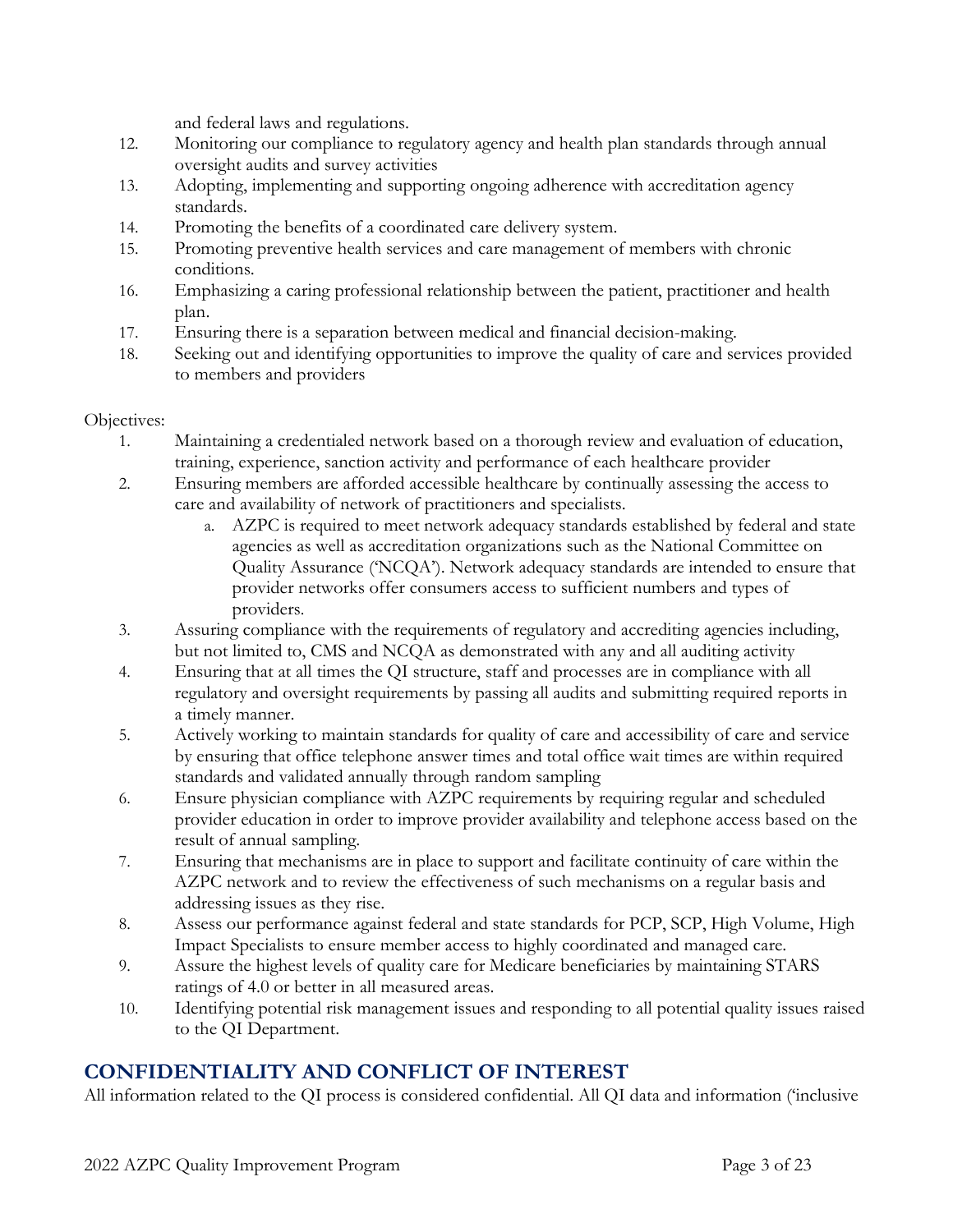of, but not limited to, minutes, reports, letters, correspondence, and reviews') are securely housed within the Clinical Services Department. All aspects of quality review are deemed confidential. All persons involved with review activities will adhere to the confidentiality guidelines applicable to the appropriate committee.

All QI activities, including correspondence, documentation and files, are protected by Arizona State Confidentiality Statutes, the Federal Medical Information Act SB 889 and the Health Information Portability and Accountability Act ('HIPAA') for patient confidentiality. All persons attending the QI Committee('s') or any related sub-committee meetings will sign a confidentiality statement on an annual basis. All personnel are required to sign a confidentiality agreement upon employment. Only designated employees, by the nature of their position, will have access to member health information.

No persons shall be involved in the review process of QI issues in which they were directly involved. If potential for conflict of interest is identified, another qualified reviewer will be designated. There is a separation of medical/financial decision-making; and all committee members, including the committee chair, sign a statement of this understanding.

AZPC ensures that all member care is:

- 1. Consistent with professionally recognized standards of practice
- 2. Not withheld or delayed for any reason
- 3. Reviewed by appropriate clinical staff
- 4. Void of any influence or oversight by the finance department

Therefore, we do not penalize providers for discussing medically necessary or appropriate patient care regardless of the patient's benefits. We do not pressure providers to render care beyond the scope of their training or experience. We do not exert economic pressure on institutional providers to grant privileges to healthcare providers that would not otherwise be granted.

# PROGRAM STRUCTURE

#### Governing Body:

AZPC's governing body is the Executive Committee. AZPC's QI Committee ('QIC') authority is granted by the Executive Committee. The QIC appoints a Senior-level Medical Director to act as a facilitator for all QI activities and they are the responsible entities for the oversight of the QI Program.

The Executive Committee directs the establishment of the QIC which will evaluate and monitor the quality of patient care and address support services concerns. The Senior-level Medical Director, Medical Director('s'), and Clinical Services Directors will report all QI activities to Executive Committee. The Executive Committee formally reviews and approves all QI activities quarterly, semi-annually and annually and directs operations on an ongoing basis.

The Executive Committee will ensure sufficient staff and resources to the QI Program to achieve its objectives. These resources will include staff, data sources, analytical resources such as statistical expertise and programs. AZPC ensures its contracted practitioners are deemed competent to meet regulatory and accreditation standards during our initial oversight survey and our annual oversight audits thereafter.

#### Sr. Medical Director:

The Sr. Medical Director, or designee, is a physician who holds a current license to practice medicine. The Senior-level Medical Director is the Executive Committee's designee responsible for implementation of QI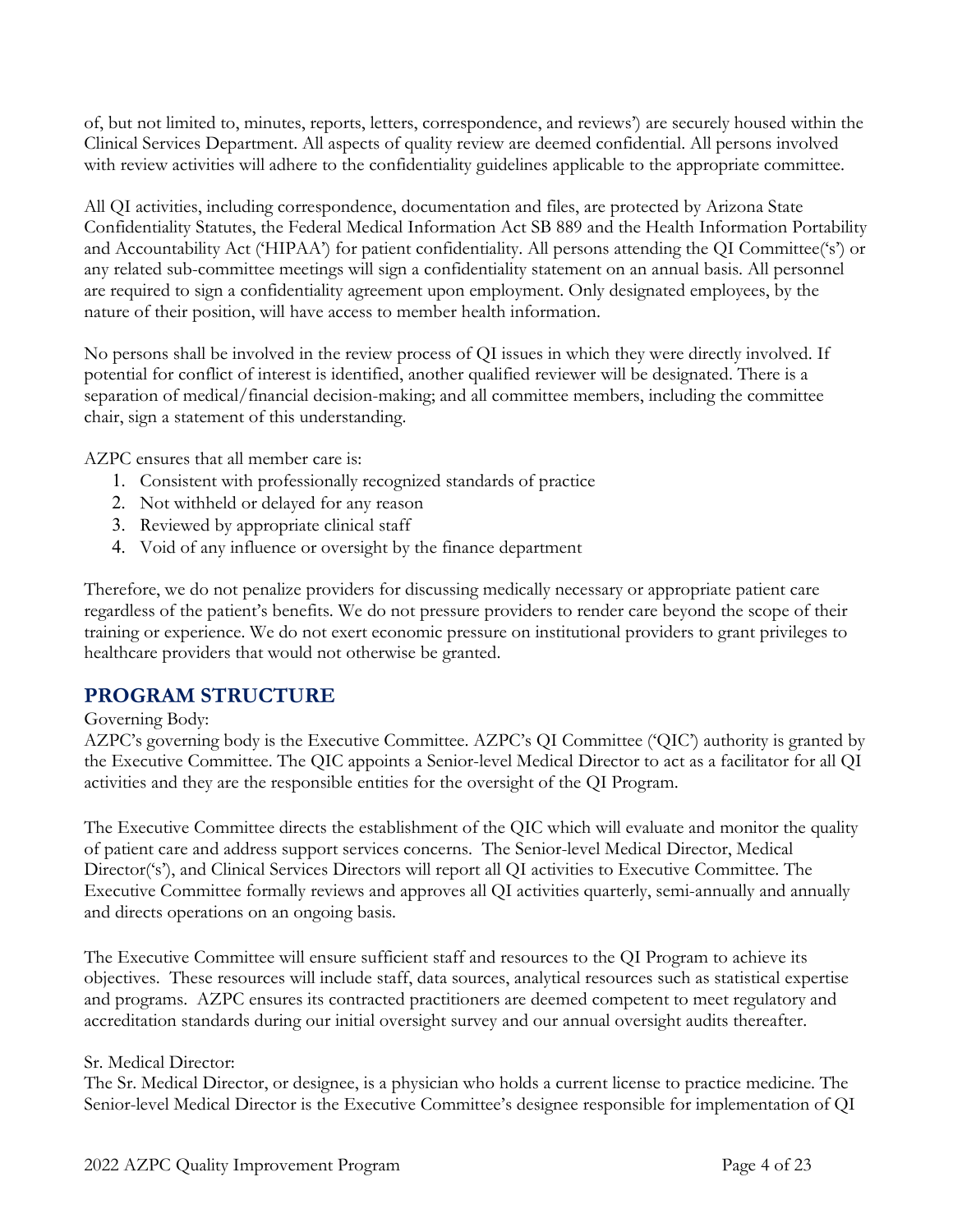Program activities. The Sr. Medical Director works in conjunction with the Medical Director('s') and Clinical Services Directors to develop, implement, and evaluate the QI Program. The Sr. Medical Director is Chairperson of the QIC. Responsibilities include but not limited to:

- 1. Implementing the QI Plan and having substantial involvement in the assessment and improvement of QI activities.
- 2. Ensuring that medical decisions are rendered by qualified medical personnel, unhindered by fiscal or administrative management.
- 3. Ensuring that the medical and behavioral healthcare provided meets the community standards for acceptable medical care.
- 4. Ensuring that medical protocols and rules of conduct for plan medical personnel are followed.
- 5. Developing and implementing medical policies.
- 6. Actively participate in the leveling and resolution of grievances.
- 7. Providing support and clinical guidance to the program and to all physicians in the network.
- 8. Assuring compliance with the requirements of regulatory and accrediting agencies, including but not limited to CMS, NCQA, and the contracted health plans.
- 9. Ensuring that the QI and Clinical Services Departments interface appropriately to maximize opportunities for QI activities.
- 10. Directing the implementation of the QI process.
- 11. Overseeing the formulation, modification and implementation of comprehensive policies and procedures that support the QI operations.
- 12. Analyzing QI data.
- 13. Reviewing pertinent clinical grievances and quality of care concerns, assigning severity levels, and directing corrective actions to be taken including peer review, if required.
- 14. Reviewing QI Program, Work Plan, Annual Evaluation and Quarterly or Semi-Annual Reports.
- 15. Directing health education and credentialing activities.
- 16. Assisting with the development, conduct, review, and analysis of quality ('HEDIS') studies.

## Designated Physician:

AZPC shall employ, contract or designate a Medical Director who holds an unrestricted license to practice medicine. Note that effective April 10, 2019, the State of Arizona recognizes equivalent occupational or professional licenses for all other states within the United States, pursuant to requirements listed in Arizona HB 2569 – A.R.S. 32-4302 out-of-state applicants; residents; military spouses; licensure; certification; exceptions.

The Medical Director is fully credentialed and serves as the designated physician who is involved in all aspects of QI Program development, evaluation, provides clinical oversight of all QI activities, supports the various committees, staff, resources, and makes recommendations based on clinical care and administrative data. The Senior-Level Medical Director shall be available for assistance with member QI procedures and processes, complaints, development of guidelines, recommendations on service and safety, provide QI statistical data, follow-up on identified issues, and attend the QIC quarterly, at a minimum.

The designated physician will work in conjunction with the Senior Director of Care Coordination, VP of Clinical Services, Associate Director of UM Operations, and Director of Quality, Credentialing, and Compliance to develop, implement and evaluate all aspects of the QI Program. The designated physician helps to plan, develop, organize, monitor, communicate, and recommend modifications to the QI Program and all QI policies and procedures. Responsibilities include but are not limited to: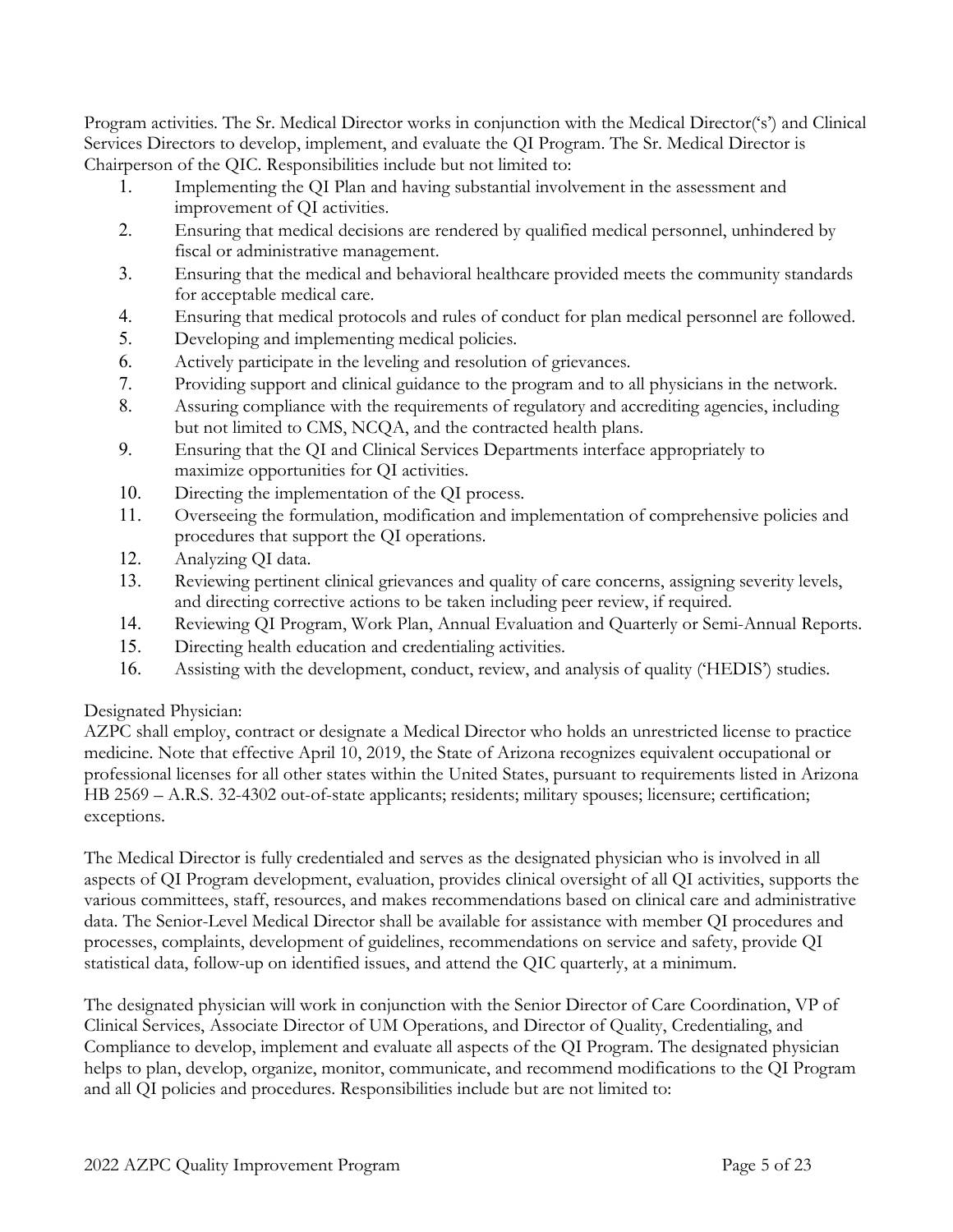- 1. Ensuring that medical decisions are reviewed by qualified personnel, unhindered by fiscal or administrative management.
- 2. Ensuring that the healthcare provided meets the community standards for acceptable medical care.
- 3. Ensuring that protocols are followed.
- 4. Actively participating in the functioning and resolution of the grievance procedures.
- 5. Providing support and clinical guidance to the program and to all physicians in the network.
- 6. Assuring compliance with the requirements of regulatory agencies and accrediting, including but not limited to CMS, NCQA and the contracted health plans.
- 7. Ensuring that the QI and UM Departments interface appropriately to maximize opportunities for QI activities.
- 8. Directing the implementation of the QI process.
- 9. Overseeing the formulation, modification, and implementation of comprehensive policies and procedures that support the QI operations.
- 10. Analyzing QI data.
- 11. Reviewing pertinent grievances, quality of care concerns, assigning severity levels, and directing corrective actions to be taken including peer review, if required.
- 12. Overseeing Credentialing activities.
- 13. Assisting with the development, conduct, review and analysis of HEDIS studies

#### Director of HEDIS & Quality Management Services:

The Director of HEDIS & Quality Management Services oversees the administrative day to day operations of the execution of QI activities and reports directly to the Sr. Medical Director. It is the Director's responsibility to interface with the all clinical services staff and/ or contracted providers on a day-to-day basis on QI processes and issues. Additional responsibilities include but not limited to:

- 1. Assisting the Senior-level Medical Director and all Clinical Services Directors in developing and/or revising the QI Program description, policies and procedures, annual evaluation and work plan and presenting them for review and approval.
- 2. Collecting information for quarterly QI activity progress reports.
- 3. Ensuring that quality trends and patterns are monitored, and that quality issues are identified.
- 4. Monitoring and reporting to the Sr. Medical Director the resolution of QI activities in accordance with the QI Program.
- 5. Interfacing with all internal departments to ensure compliance to the QI Program and policies and procedures.
- 6. Acting as a liaison with network practitioners, providers, ancillary providers, facilities, health plans, and regulatory agencies regarding QI issues.
- 7. Monitoring and follow up with all applicable QI activities.
- 8. Ensuring that staff collects and monitors data and report identified trends to the Senior-level Medical Director and QI Committee.
- 9. Assuring compliance with the requirements of regulatory and accreditation agencies, including but not limited to CMS, NCQA and contracted health plans.
- 10. Ensuring appropriate resources and materials are available and ordered to meet the department's needs.
- 11. Overseeing the QI staff ensuring compliance with company standards.
- 12. Maintaining a comprehensive grievance and appeals database to track pertinent case data that facilitates capturing, tracking, and trending of quality data.
- 13. Overseeing member clinical grievance case files and the process for the Senior-level Medical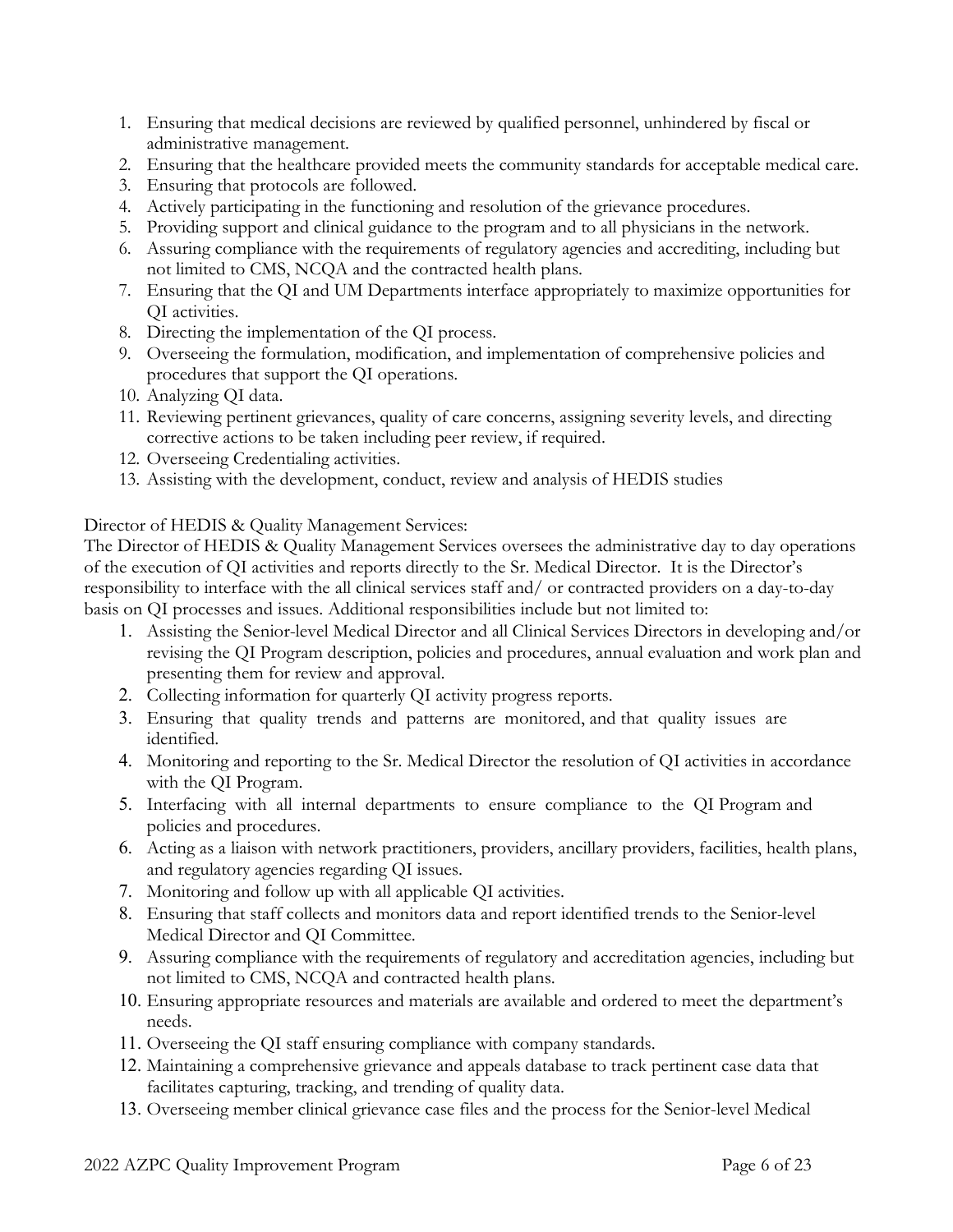Director and/or Medical Director designee.

- 14. Overseeing the preparation of peer review case files for Senior-level Medical Director's action, as needed.
- 15. Collecting, monitoring, and reporting data for tracking and trending.
- 16. Serving as a liaison with departments for investigation, collaboration, and resolution of all identified quality of care issues.
- 17. Overseeing the preparation of grievance, compliance, and quality reports for management, Executive Committee, and QIC meetings.
- 18. Monitoring network QI activities to ensure proper performance of QI functions in compliance with regulatory and health plan delegation requirements.
- 19. Oversee and participate with regulatory audit('s') preparation and coordination.
- 20. Reviews Quality Improvement Plans ('QIP')/Corrective Action Plans ('CAP') for appropriateness, as needed.
- 21. Provides guidance and assistance to department heads, organization staff and/or contractors in the selection and application of continuous QI tools and data collection methodologies to achieve compliance.
- 22. Engages department heads and organization staff to assess compliance and identify opportunities for improving compliance.
- 23. Ensuring member and provider experience surveys are conducted annually.
- 24. Develops and oversees the Credentialing process

Senior Director of Clinical Services:

- 1. Overseeing the facility site review activities, when applicable
- 2. Ensuring that focused reviews are conducted as identified.
- 3. Interfacing with the Senior-level Medical Director and/or Medical Director designee for clinical quality of care and service issues.
- 4. Serving as a liaison with regard to member clinical grievance case files and collaborates with designated behavioral health practitioner and/or Medical Director designee.
- 5. Serving as liaison with CMS, health plans and other regulatory agencies for investigation, collaboration and resolution of clinical grievances.
- 6. Assisting the Senior-level Medical Director and all Clinical Services Directors in developing and/or revising the QI Program description, policies and procedures, annual evaluation and work plan and presenting them for review and approval.
- 7. Collecting, monitoring, and reporting data for tracking and trending.
- 8. Serving as a liaison with departments for investigation, collaboration, and resolution of all identified quality of care issues.
- 9. Identifying compliance problems, formulating recommendations for corrective action, and reviewing QI corrective action plans.
- 10. Collaborating with network provider offices and facility staff to identify and address quality of care issues, as needed.

#### QI Staff and Resources:

AZPC has multidisciplinary staff to address all aspects of the department functions. AZPC has staff and resources to conduct statistical and data analysis sufficient to establish quality controls and improvement projects. Staff are capable of developing access databases relevant to specific functions and pulling appropriate information relevant to specific studies.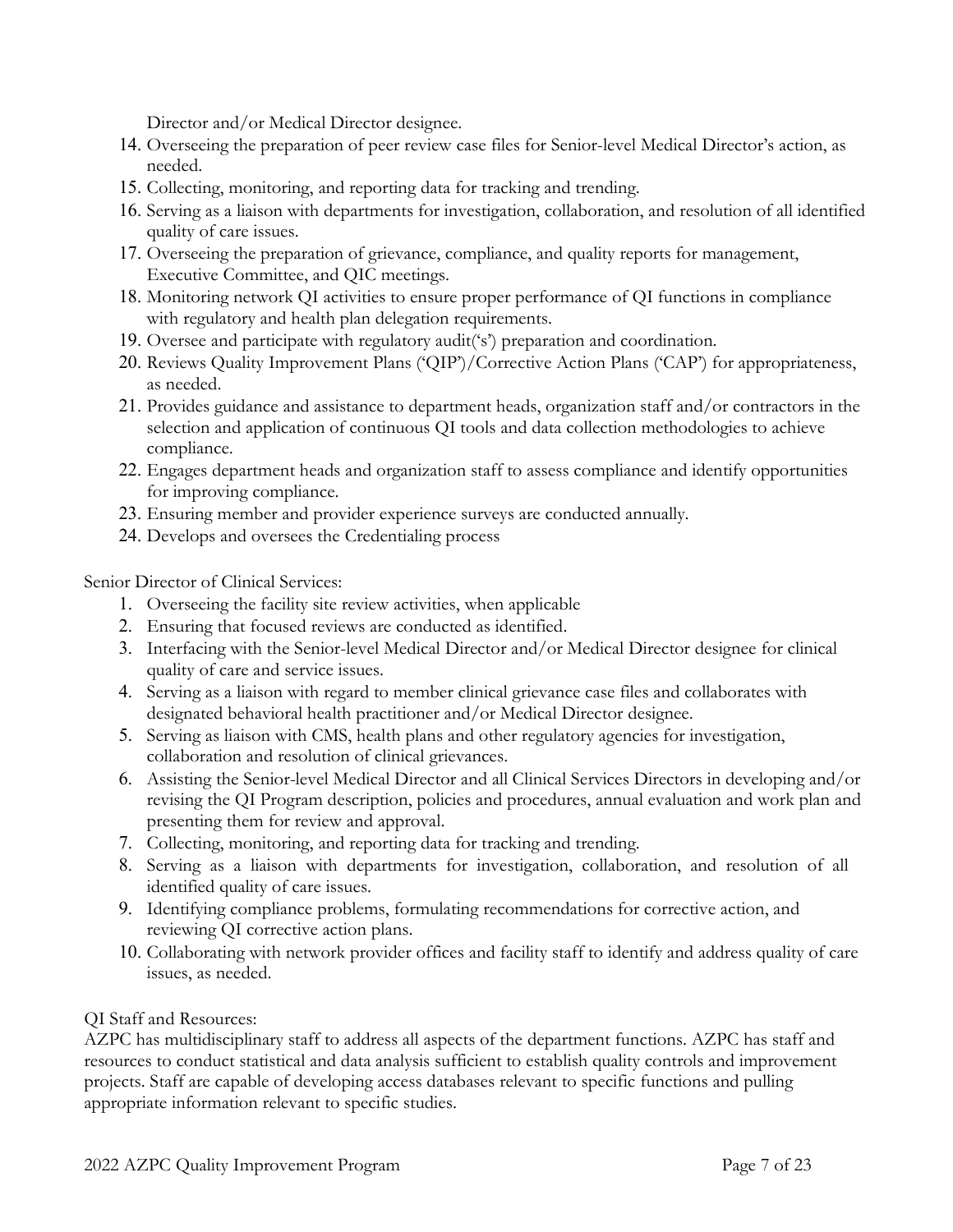# QUALITY IMPROVEMENT COMMITTEE ('QIC')

The QIC is a standing committee and is responsible for the development, oversight, guidance and coordination of all quality improvement activities. The QIC is designated and has been delegated the responsibility of providing an effective QI Program for members and providers. The QIC monitors provisions of care, identifies problems, recommends corrective actions and guides the education of practitioners to improve healthcare outcomes and quality of service.

Scope (includes, but not limited to):

- 1. Directing all QI activity.
- 2. Recommending policy decisions and revisions.
- 3. Reviewing, analyzing and evaluating QI activities
- 4. Ensuring practitioner participation in the QI Program through plan, design, implementation and review.
- 5. Reviewing and evaluating reports of QI activities and issues arising from its subcommittees ('Credentialing Committee, for example').
- 6. Monitoring, evaluating and directing the overall compliance with the QI Program.
- 7. Annually reviewing and approving the QI Program, work plan and annual evaluation.
- 8. Overseeing and keeping staff and providers informed regarding QI projects and performance improvement projects, QI requirements, activities, updates or revisions, performance measures and results, utilization data, and profiling results.
- 9. Reviewing and approving QI policies and procedures, guidelines, and protocols.
- 10. Developing relevant subcommittees for designated activities and overseeing the standing subcommittees' roles, structures, functions, and frequency of meetings as described in this Program. Ad-hoc subcommittees may be developed for short-term projects.
- 11. Conducting peer review, assigning severity levels and making recommendations for corrective actions, as needed.
- 12. Reviewing and evaluating reports regarding any/all critical incidents, reportable events and sentinel events.
- 13. Reviewing and evaluating reports submitted by each health plan.
- 14. Evaluating and giving recommendations concerning audit results, member experience surveys, practitioner experience surveys, access audits, and any QI studies.
- 15. Evaluating and giving recommendations from monitoring and tracking reports.
- 16. Ensuring follow-up, as appropriate.
- 17. Providing a confidential mechanism of documentation, communication, and reporting of QI issues and activities to the Executive Committee, QIC, and other appropriate involved parties.
- 18. Assessing the effectiveness of the QI Program and making modifications and enhancements as necessary on an ongoing and annual basis.
- 19. Ensuring that AZPC and its contracted providers are meeting the members cultural and linguistic needs at all points of contact.
- 20. Ensuring members have access to all available services regardless of race, color, national origin, creed, ancestry, religion, language, age, gender, gender identity, marital status, sexual orientation, health status, or disability.
- 21. Ensuring mechanisms are in place to identify and evaluate patient safety issues within the network and systems are established to facilitate effective resolutions.

Reporting: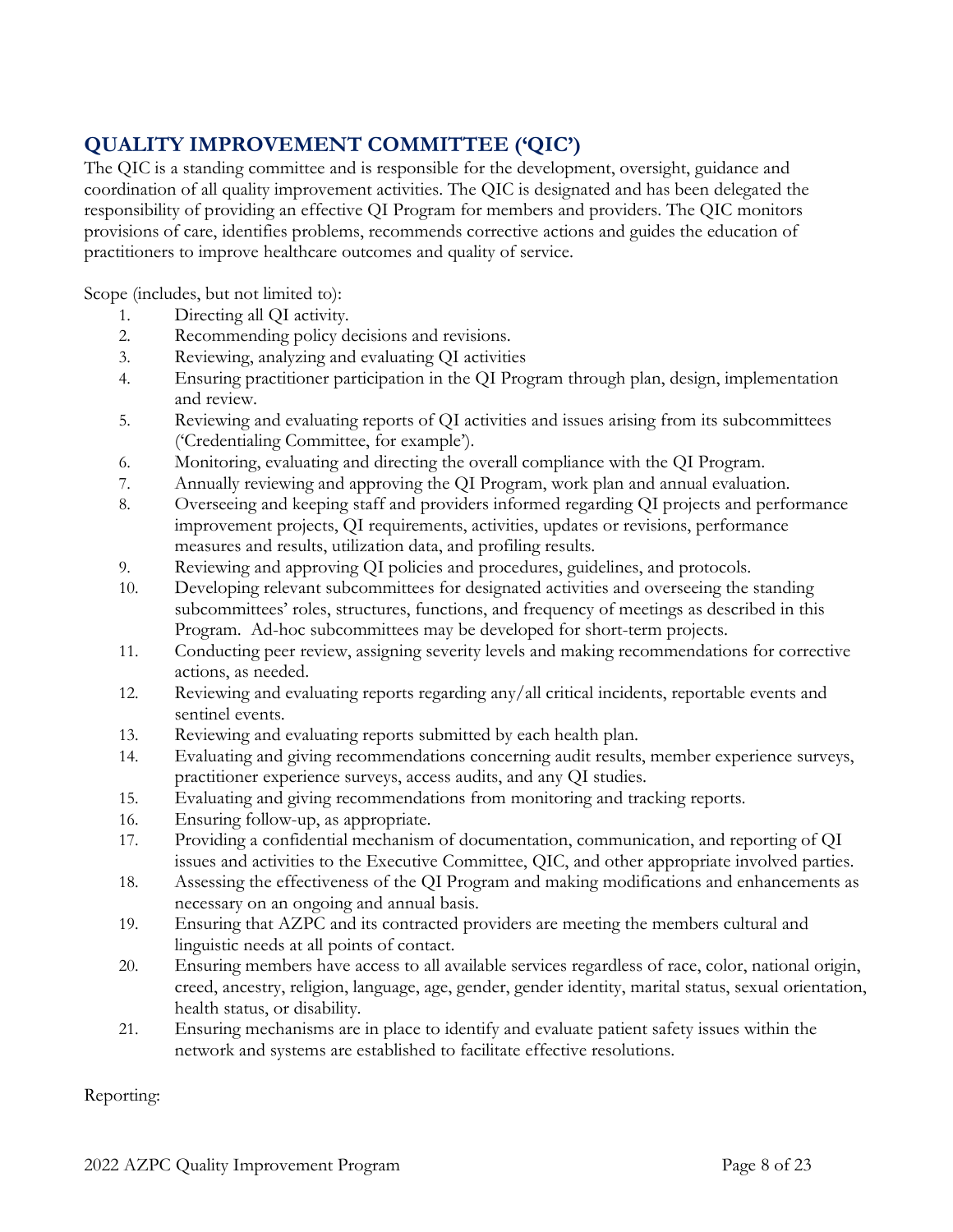The QI Department shall submit a summary report of quality activities and actions for review and approval to the QIC on a quarterly and/or semiannual basis. Reporting is completed by QIC's approval during the quarterly and/or semi-annual meeting.

Composition:

A Senior-level Medical Director shall chair the QIC and his/her primary responsibilities may include but are not limited to:

- 1. Directing the QIC meetings.
- 2. Reporting QIC activities to the Executive Committee.
- 3. Acting on behalf of the committee for issues that arise between meetings.
- 4. Ensuring all appropriate QI activities and reports are presented to the committee.
- 5. Ensuring there is a separation between medical and financial decision-making.

The Senior-level Medical Director, as the chairperson of the QIC may designate a designee only when unable to attend the meeting.

#### Membership:

Membership is assigned and will include representatives from the following disciplines:

- 1. Medical Director('s')
- 2. Director of Quality
- 3. Director of PA/UM and Credentialing
- 4. Senior Director of Clinical Services
- 5. Directors/Managers of Health Education
- 6. Director of Provider Relations
- 7. Director of Contracting/Network Strategy
- 8. Behavioral Health Practitioners
- 9. Representation of network physicians serving our members to include Primary Care and Specialty Care Practitioners
- 10. Appropriate clinical representatives
- 11. Other members appointed at the discretion of the Chairperson

Committee members that are employees of AZPC are permanent members unless reassigned or employment ends. Independent physicians are assigned on a bi-annual basis or as vacancies arise and are staggered to protect continuity of the committee functions by the Committee Chair. Representatives of regulatory agencies and health plans may attend upon written request and chair approval.

## Quorum and Voting:

Only physician members are allowed to vote. A quorum consists of a minimum of three physicians, not including the Committee Chair. All approval of actions is made by a majority vote and/or motioned for approval by two voting physician members without challenge.

A committee member with a conflict of interest, which might impair objectivity in any review or decision process, shall not participate in any deliberation involving such issues and shall not cast a vote on any related issue.

Non-physician members of the QIC may not vote but shall attend the meetings and provide support to the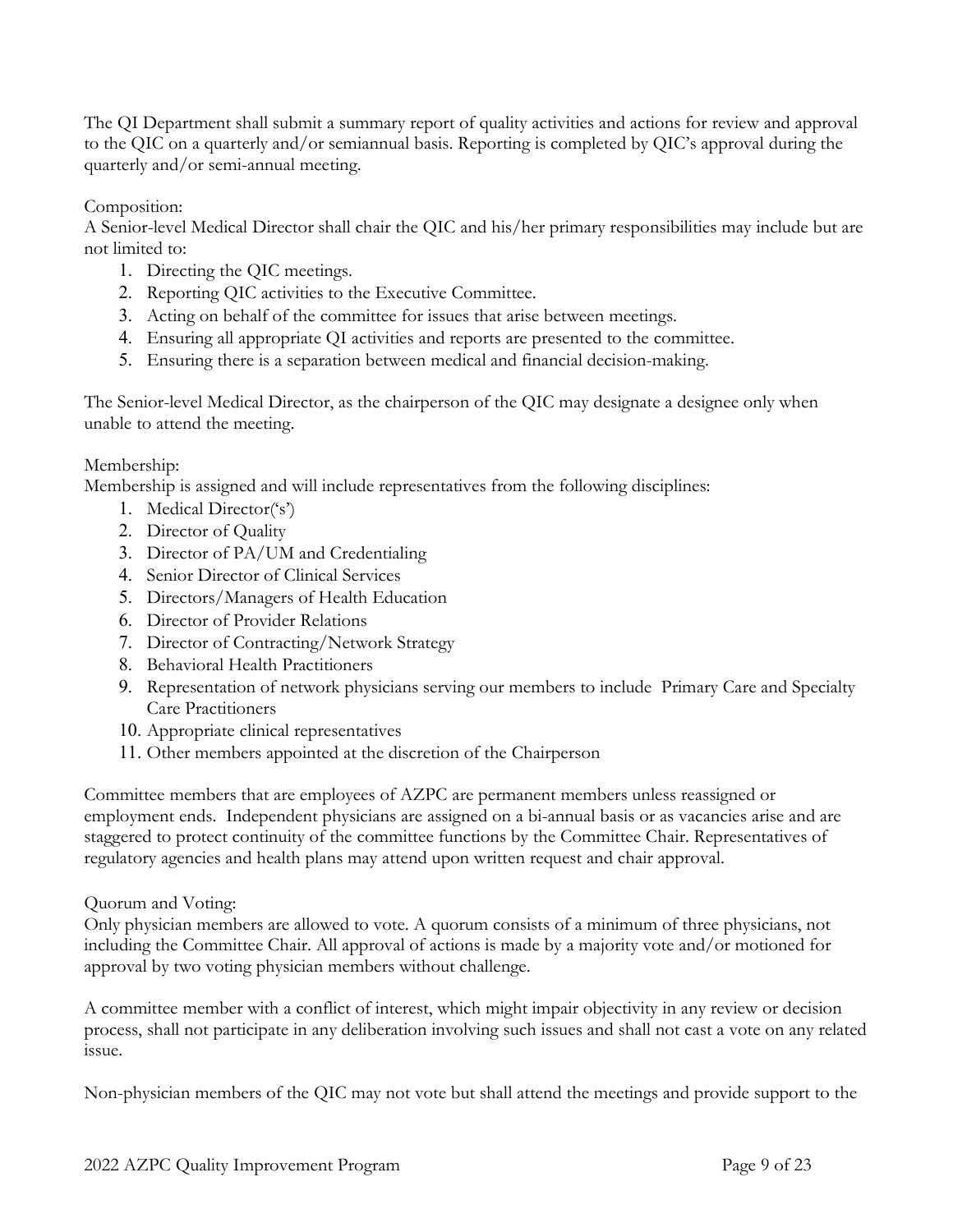deliberations. In the event that the QIC is unable to constitute a quorum for voting purposes because of conflicts of interest, alternate committee member('s') will be selected as needed, at the discretion of the Chairperson. Representatives and other guests may attend the meetings upon invitation and prior approval.

#### Meetings:

The QIC meets no less than quarterly but can meet more frequently if circumstances require or to accomplish the committee's objectives. The Committee Chair may act on the committee's behalf on issues that arise between meetings.

#### Confidentiality:

All committee members and participants, including network practitioners, consultants and others, will maintain the standards of ethics and confidentiality regarding both patient information and proprietary information. The QIC must ensure that each of its members, or attending guests, are aware of the requirements related to confidentiality and conflicts of interest by having signed statements on file and/or QIC sign-in sheets with requirements noted on them.

Breach of confidentiality may result in disciplinary action, up to and including termination. Activities and minutes of the QIC are for the sole and confidential use of AZPC and are protected by state and federal laws and the Healthcare Portability and Accountability Act ('HIPAA').

Recording of Meeting and Dissemination of Action:

All QIC minutes are contemporaneous, dated and signed and reflect all committee decisions made.

All QIC meetings are recorded by the taking of minutes, which are signed and dated and reflect all Committee decisions. Meeting minutes and all documentation used by the QIC are the sole property of AZPC, and are strictly confidential. When quality issues are identified, the QIC meeting minutes must clearly document discussions of the following:

- 1. Identified issues.
- 2. Responsible party for interventions or activities.
- 3. Proposed actions.
- 4. Evaluation of the actions taken.
- 5. Timelines including start and end dates.
- 6. Additional recommendations or acceptance of the results, as applicable.

For Each QIC meeting conducted:

- 1. A written agenda will be used for each meeting.
- 2. Meeting minutes shall be comprehensive, timely, show indicators, recommendations, follow-up and evaluation of activities.
- 3. The minutes are recorded in a nationally recommended format. All unresolved issues/action items are tracked in the minutes until resolved.
- 4. The minutes and all case related correspondence must be maintained in the Clinical Services Department.
- 5. The minutes are available for review by appropriate regulatory and accrediting agencies but may not be removed from the premises.

The dissemination of QIC information and findings to physicians may take various forms. These methods may include, but are not limited to:

1. Informal one-on-one meetings;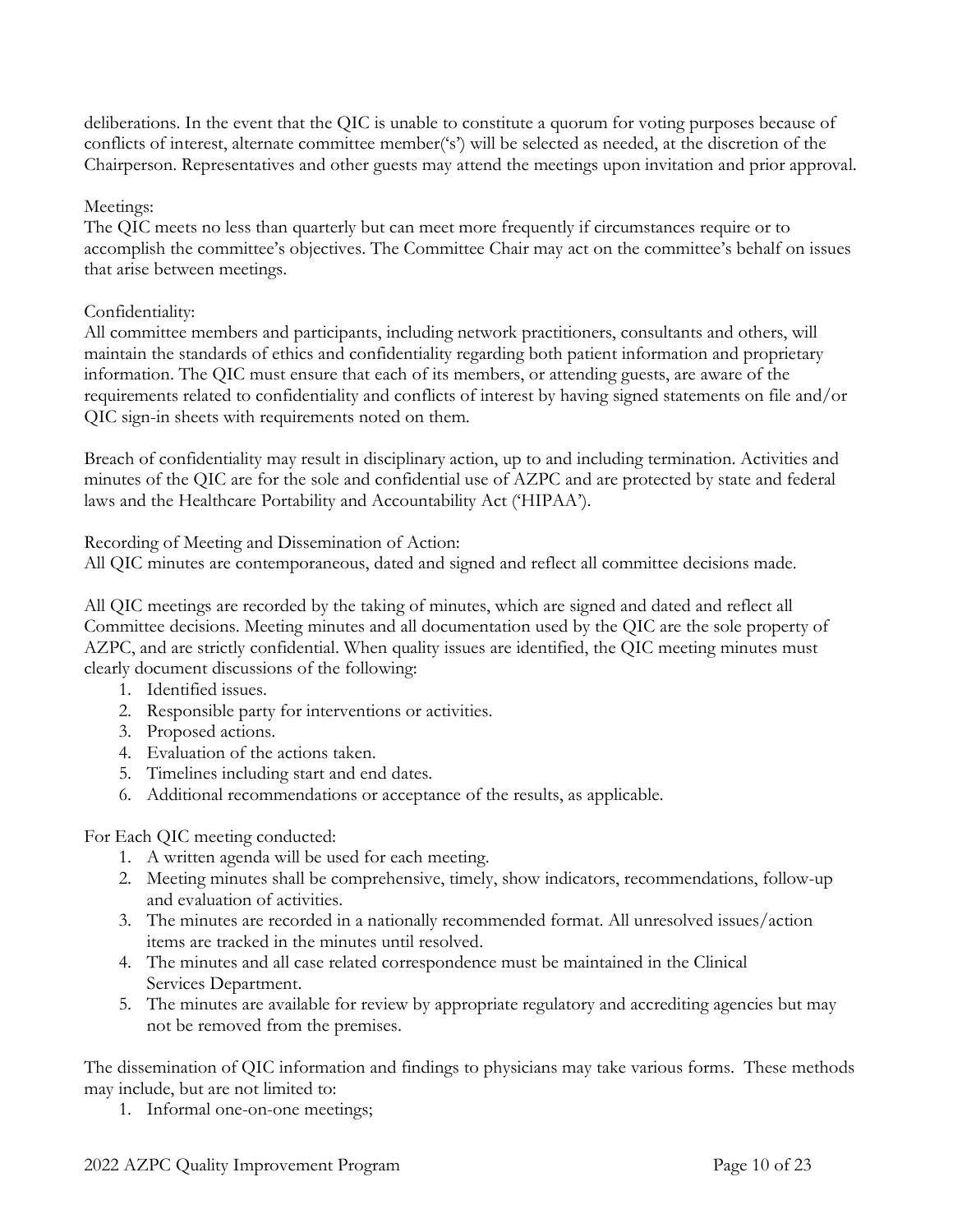- 2. Formal medical educational meetings;
- 3. Newsletters;
- 4. Provider Relations and physician reports;
- 5. Quarterly and/or semi-annual reports to the Executive Committee.
- 6. AZPC's Website

#### Credentialing Committee:

The Credentialing Committee consists of physicians that are on AZPC's QIC panel as well as a minimum three ('3') practitioners who are currently contracted with Arizona Priority Care. A minimum of three physician members is required for a quorum, which is inclusive of the Chairperson and two practicing physicians. The Credentialing Committee:

- 1. Has final authority to approve or disapprove applications by providers for AZPC participation or delegate such authority to the Senior-level Medical Director for approving clean applications, provided that such designation is documented and provides reasonable guidelines.
- 2. Discusses whether organizational providers are meeting reasonable standards of care.
- 3. Accesses appropriate clinical peer input when discussing standards of care for a particular type of organizational provider.
- 4. Reviews files for organizational providers that do not meet the AZPC's established criteria.
- 5. Reviews files for state survey and licensing deficiencies of organizational providers.
- 6. Reviews files for reported potential quality of care issues, reportable events, sentinel events, critical incidents, complaints, and/or if the facility has been sanctioned by a regulatory agency.
- 7. Maintains minutes of all committee meetings and documents all actions.
- 8. Provides guidance to AZPC staff on the overall direction of the Credentialing Plan.
- 9. Evaluates and reports to AZPC management on the effectiveness of the plan.
- 10. Reviews and approves credentialing policies and procedures at least annually.
- 11. Meets as often as necessary to fulfill its responsibilities, but no less than semi-annually.
- 12. Has the authority to delegate authority to the senior clinical staff person, such as another medical director or other equally qualified provider for approving clean applications for continuing participation.

# QI PROCESS

AZPC utilizes a QI process to identify opportunities to improve both the quality of care and quality of service for all members. AZPC adopts and maintains clinical guidelines, criteria, quality screens, audit tools and other standard surveys for which quality of care, access, and service can be measured.

Health/Clinical Service Contracting:

AZPC contracts with individual practitioners and providers, including those making UM decisions, specify that contractors cooperate with its QI Program to improve the quality of care and services and the members' experience. This shall include the collection and evaluation of data and participation in the QI Program.

A practitioner is a licensed or certified professional who provides behavioral healthcare or medical care services.

An organizational provider is an institution or organization that provides services for members, such as a hospital, residential treatment center, home health agency, or rehabilitation facility.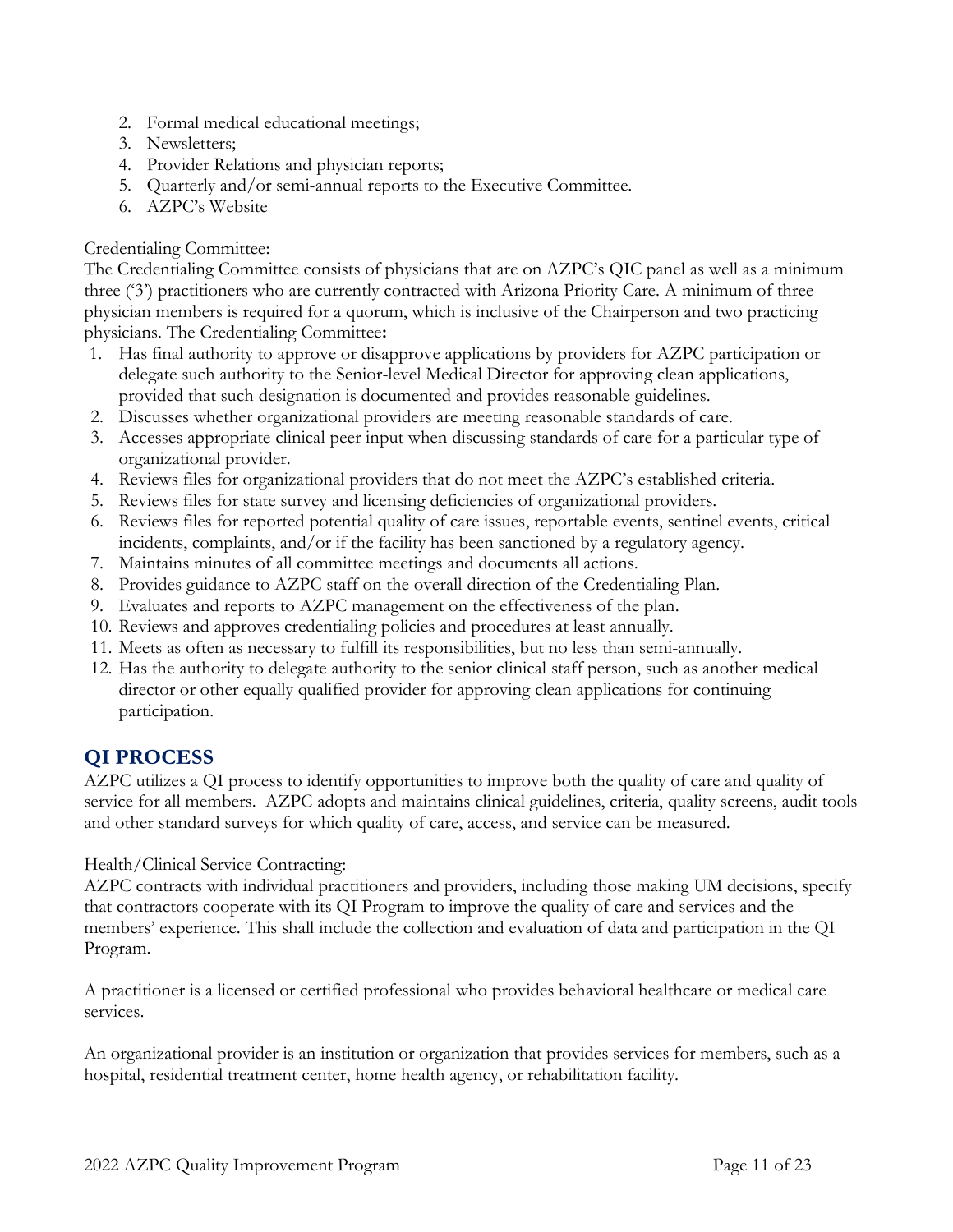For the purpose of this section, practitioners and organizational providers will be known as "providers"

Our contracts will foster open communication and cooperation with all QI activities. Our contracts with providers will specifically require that:

- 1. Providers cooperate with QI activities.
- 2. Providers maintain the confidentiality of member information and records and shall keep member information confidential and secure.
- 3. Providers allow the plan to use their performance data. This shall include allowing collection of performance measurement data, evaluation of the data and assisting the organization to improve clinical and service measures.
- 4. Providers will provide access to medical records as permitted by state and federal law.
- 5. Providers will give timely notification to members affected by their termination.
- 6. Providers shall not discriminate against any beneficiary in the provision of contracted services whether on the basis of the beneficiary's coverage under a benefit program, age, sex, marital status, sexual orientation, race, color, religion, ancestry, national origin, disability, handicap, health status, source of payment, utilization of medical or mental health services, equipment, pharmaceuticals or supplies, or other unlawful basis including, without limitation, the filing by such beneficiary of any complaint, grievance, or legal action against the provider or payer.

Contracts include an affirmative statement indicating that providers may freely communicate with patients about the treatment options available to them, including medication treatment options, regardless of benefit coverage limitations.

Availability of Practitioners:

In creating and developing the delivery system of practitioners, Arizona Priority Care takes into consideration the preferences and the special and cultural needs of our members. AZPC will ensure the practitioner network has sufficient numbers and types of practitioners to effectively meet the needs and preferences of membership by:

- 1. Annually assessing the cultural, ethnic, racial and linguistic needs of members.
- 2. Annually assessing the number and geographic distribution of each type of practitioner providing primary care, specialty care, hospital based care, and ancillary care to members.
- 3. Adjusting the availability of practitioners within the network based on the community served, the local delivery system, and clinical safety.
- 4. Linking members with practitioners who can meet members' cultural, racial, ethnic and linguistic needs and preferences.

Arizona Priority Care establishes availability of primary care, specialty care, hospital based and ancillary practitioners by:

- 1. Ensuring standards are in place to define practitioners who serve as primary care practitioners ('pediatrics, family practice, general practice, internal medicine').
- 2. Ensuring standards are in place to define high-volume and high-impact specialty care practitioners ('obstetrics/gynecology, cardiologists, dermatologists, ophthalmologists, orthopedic surgeons, gastroenterologists').
- 3. Ensuring a database is in place which analyzes practitioner availability and ability to meet the special cultural needs of members.
- 4. Ensuring a database is in place which analyzes the geographic distribution of members to primary care, specialty care, behavioral healthcare, hospital based, and ancillary practitioners.
- 5. Facilitating transportation for members as needed, as delegated.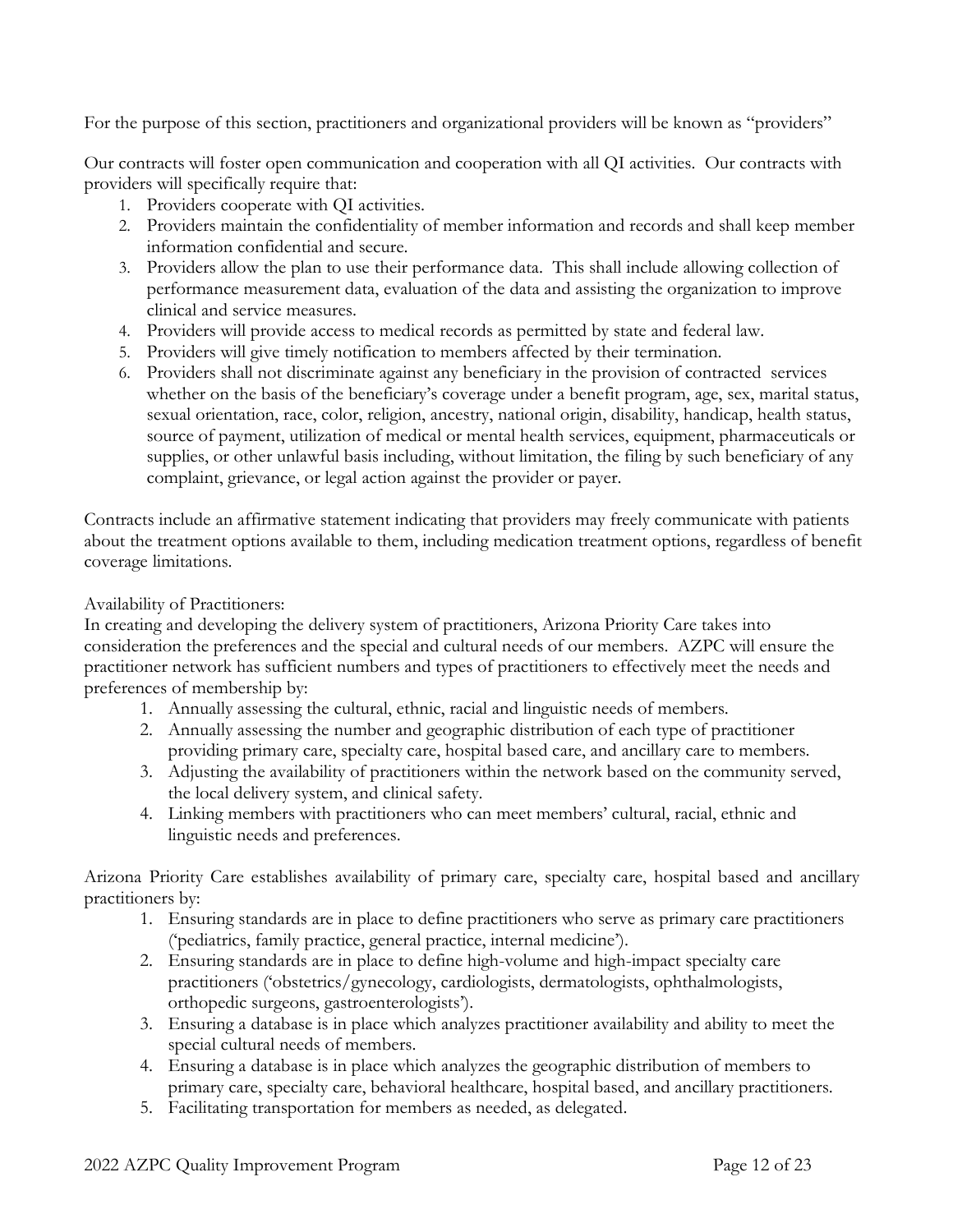6. Providing processes for member requests for special cultural and linguistic needs.

#### Access to Service:

Arizona Priority Care has established standards and mechanisms to assure the accessibility of primary care, specialty care and member services. Standards include, but are not limited to:

- 1. Preventive care appointments
- 2. Regular and routine care appointments
- 3. Urgent care appointments
- 4. Emergency care
- 5. After-hours access and care
- 6. Telephone service

AZPC's employed and contracted practitioners and providers shall comply with all state and federal accessibility guidelines. Annual access to care audits will be conducted using the standards to implement and measure improvements made in performance.

#### Member Experience Survey:

Members are administered a Member Experience Survey based on encounter data. Surveys are conducted to monitor members' experience with healthcare services, accessibility of care, continuity of care, quality of care and service, cultural and linguistic issues, and to identify and pursue opportunities to improve member experience and the processes that impact satisfaction. Surveys are conducted throughout the year. The results of the surveys are evaluated and improvement plans are developed to address problem areas identified. All available results are presented to the QIC for review and recommendations semi-annually.

#### Member Experience Surveys – CCM and SNP Programs:

AZPC will obtain feedback from members by conducting focus member experience surveys and systematically analyzing the feedback we collect at least annually. The surveys may include information about the overall program, program staff, the usefulness of the information disseminated by the primary provider group, and the members' ability to adhere to recommendations. The feedback obtained will be specific to the CCM and SNP Programs, when delegated.

AZPC will evaluate the results of the surveys received. Improvement plans will be developed to address areas identified. All results are presented to the QIC for recommendations and interventions.

#### Complex Care Management ('CCM' or 'High Risk'):

AZPC coordinates services for members with complex conditions and helps them access needed resources. The program includes all information and interventions that the organization implements for a member or provider to improve healthcare delivery and management and promote quality, cost-effective outcomes.

CCM is the coordination of care and services provided to members who have experienced a critical event or diagnosis that requires the extensive use of resources and who need help navigating the system to facilitate appropriate delivery of care and services. Members eligible for CCM may include those with physical or developmental disabilities, multiple chronic conditions or severe injuries.

Since CCM is considered an opt-out program, all eligible members have the right to participate or decline participation.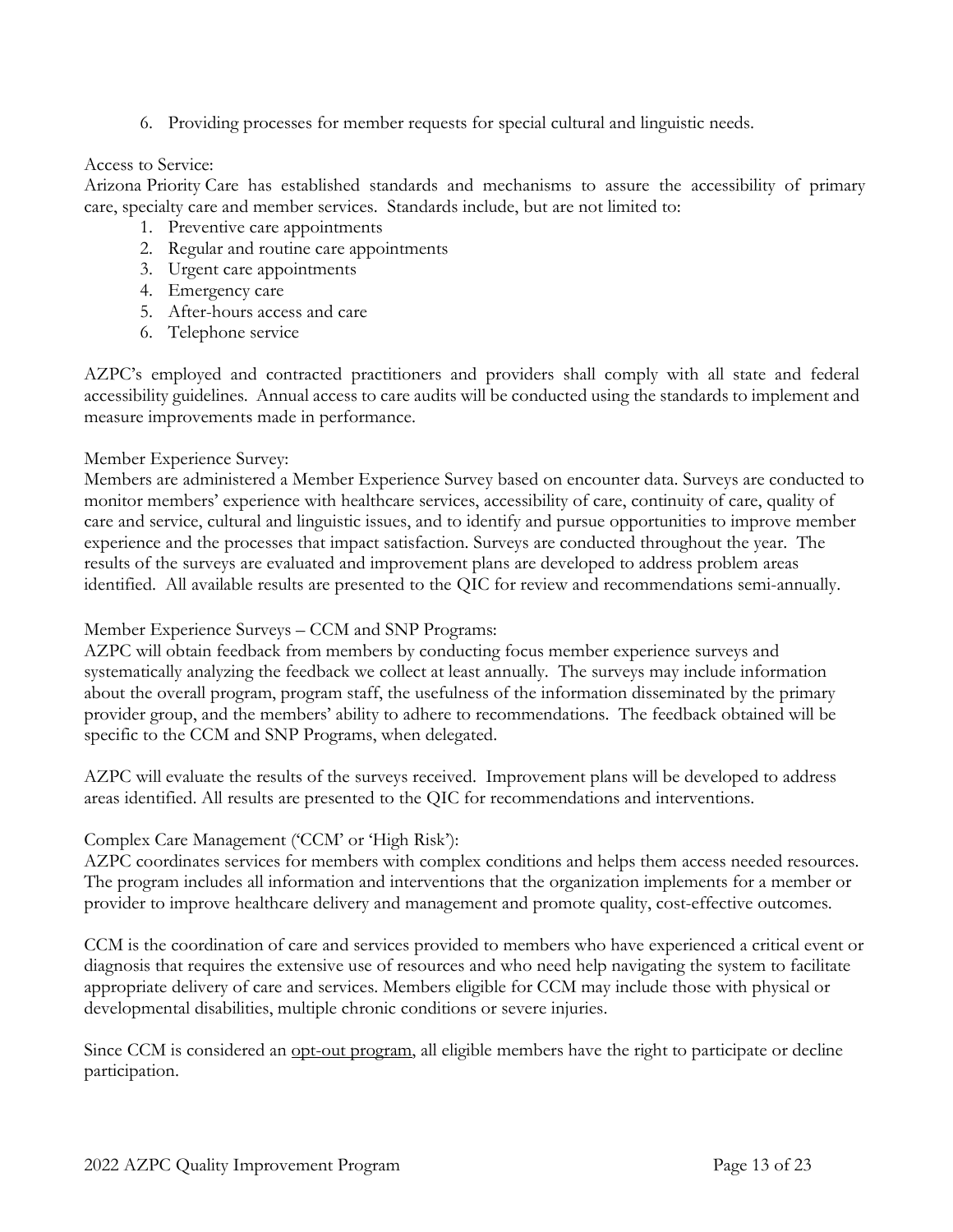The goal of CCM is to help members regain optimum health or improved functional capability in the right setting and in a cost-effective manner. It involves comprehensive assessment of the member's condition, determination of available benefits and resources, and development and implementation of a patient centered care management plan with performance goals, monitoring and follow up.

Distinguishing factors of CCM:

- 1. Degree and complexity of illness or condition is typically severe.
- 2. Level of management necessary is typically intensive.
- 3. Amount of resources required for member to regain optimal health or improved functionality is typically extensive.

Annually, AZPC will conduct an assessment of the entire population. Based on the findings, the CCM process and resources will be reviewed and updated in order to effectively meet members' needs.

#### Special Needs Program ('SNP'):

The Special Needs Program ('SNP') is a Medicare program that focuses on three populations: those with chronic conditions, those that are deemed institutional, and those that have Medicare and Medicaid dual benefits. The care management departments have written processes for the identification of enrollees with multiple or sufficiently severe chronic conditions and meet the criteria for participation in the program, when delegated by the health plan.

When delegated, all Special Needs Program members have an annual risk assessment completed where an individualized care plan for that member is generated and completed. The criteria are developed, reviewed and approved through the QIC. The program details which chronic conditions are monitored, types of services offered and the types of measures that are used to assess performance.

Clinical Practice Guidelines:

AZPC is accountable for adopting and disseminating clinical practice guidelines relevant to members for the provision of preventive, acute or chronic medical and behavioral health services.

AZPC uses evidenced-based guidelines to help practitioners and members make decisions about appropriate healthcare for specific clinical circumstances and behavioral health services. AZPC will distribute guidelines to their practitioners by posting them on our website or through the provider web portals. Notification of online availability will be faxed to our network providers within 30 days of QIC approval. In addition, if changes or revisions are made, a notice will be sent to the practitioners by fax blast within 30 days of QIC approval.

AZPC adopts nationally recognized Clinical Practice Guidelines ('CPGs') that include professional medical associations, voluntary health organizations, and NIH Centers and Institutes. If the guidelines are not from a recognized source, they are created with the involvement of a board certified practitioner. Selected CPGs are presented to the QIC for discussion and recommendations. Evidence based CPGs for at least two medical conditions shall be adopted, e.g., diabetes, heart failure, COPD, Coronary Heart Disease. Evidence based CPGs for at least two behavioral health conditions shall be adopted.

We ensure all clinical practice guidelines are reviewed and approved through the QIC at least every two years and as needed if changes are made.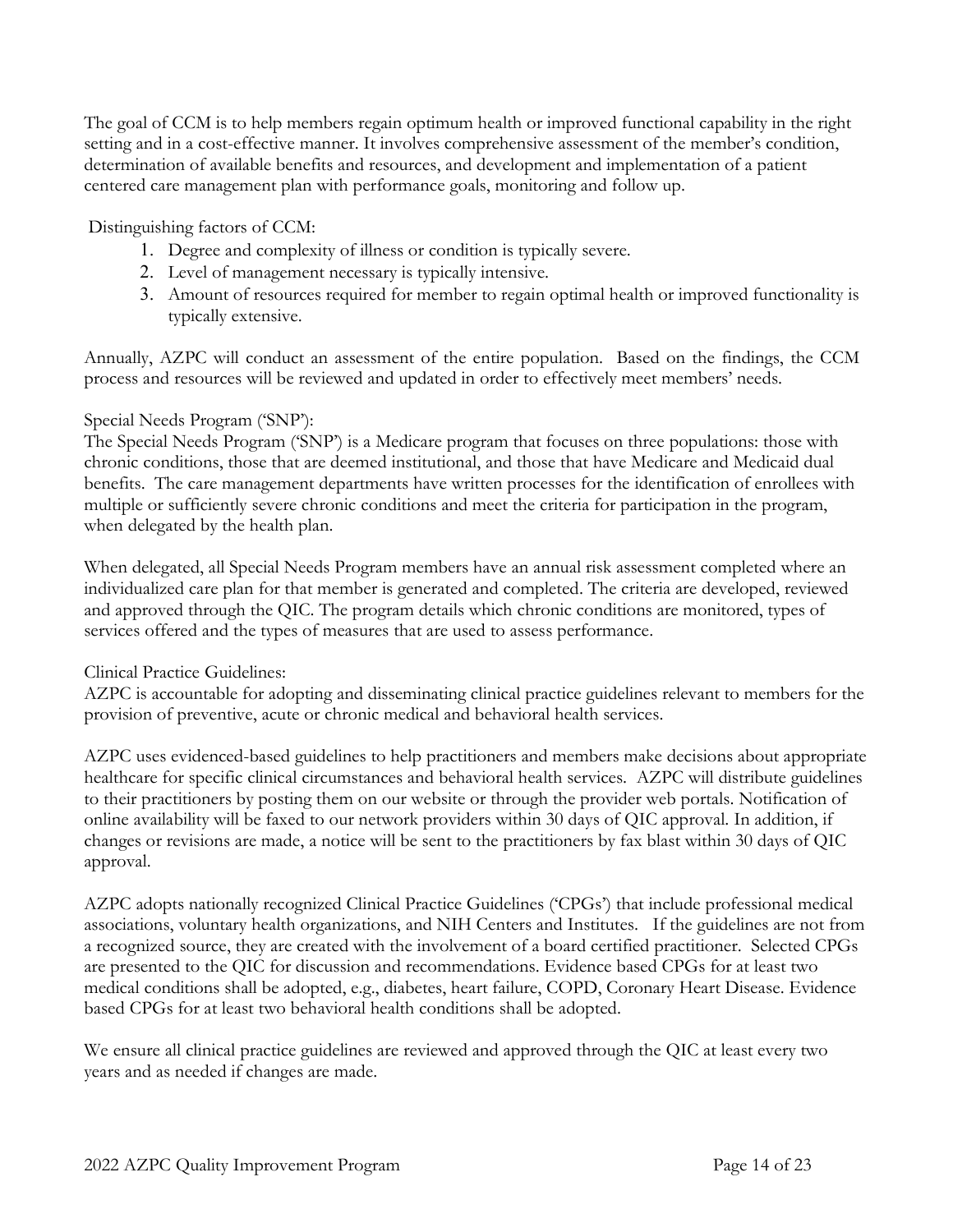Preventive Health Guidelines: AZPC will adopt and disseminate Preventive Health Guidelines ('PHGs') for our population.

AZPC approves, adopts, and disseminates these Preventive Health Guidelines in an effort to improve healthcare quality and reduce unnecessary variation in care. AZPC will distribute guidelines to our contracted providers by posting them on the website. Notification of online availability will be faxed to our network providers within 30 days of QIC approval. In addition, if changes or revisions to the guidelines occur, a notice will be sent to the practitioners by fax blast within 30 days of QIC approval.

AZPC adopts nationally recognized Preventive Health Guidelines ('PHGs') from the U.S. Preventive Services Task Force for adults. AZPC may include other guidelines from professional medical associations, voluntary health organizations, and NIH Centers and Institutes. If the guidelines are not from a recognized source, they are created with the involvement of a board certified practitioner.

Selected PHGs are taken to the QIC for discussion and recommendations. PHGs are reviewed and approved by the QIC at least every two years and as needed if changes are made.

#### Continuity and Coordination of Care:

AZPC ensures the continuity and coordination of care that our members receive. The member may select a Primary Care Provider ('PCP') or the health plan may assign a PCP to the member with the primary responsibility for coordinating the member's overall healthcare. AZPC must:

- 1. Identify members with special healthcare needs.
- 2. Ensure an assessment by an appropriate healthcare professional of ongoing needs of each member identified as having special healthcare needs or conditions.
- 3. Identify medical procedures and/or behavioral health services to address and/or monitor the need or condition.
- 4. Ensure adequate care coordination among providers, as necessary.
- 5. Ensure a mechanism to allow direct access to a specialist as appropriate for the member's condition and identified special healthcare needs.

We monitor and take action on an annual basis and as necessary to improve continuity and coordination of care across the healthcare network. AZPC measures and identifies opportunities to improve coordination of medical care though routine medical record review, potential quality of care review, grievances received from health plan and member experience surveys. This collaborative information is tracked and analyzed to identify opportunities for improvement. Actions and interventions are taken to improve members' experience and the coordination of their medical care in AZPC's delivery system.

#### Notification of Termination:

Depending upon the delegated contract with the health plan, AZPC may notify members affected by the termination of a practitioner or practice groups in general medicine, family practice, internal medicine, or pediatrics at least sixty days for MA plans prior to the effective termination date and help them select a new practitioner.

Notification must be in writing and may be distributed via the internet. Written notification about the availability of information on the website and on paper must be mailed to members and a printed copy of the information must be made available upon request. All communication must include the following information:

1. The practitioner's name and the effective termination date.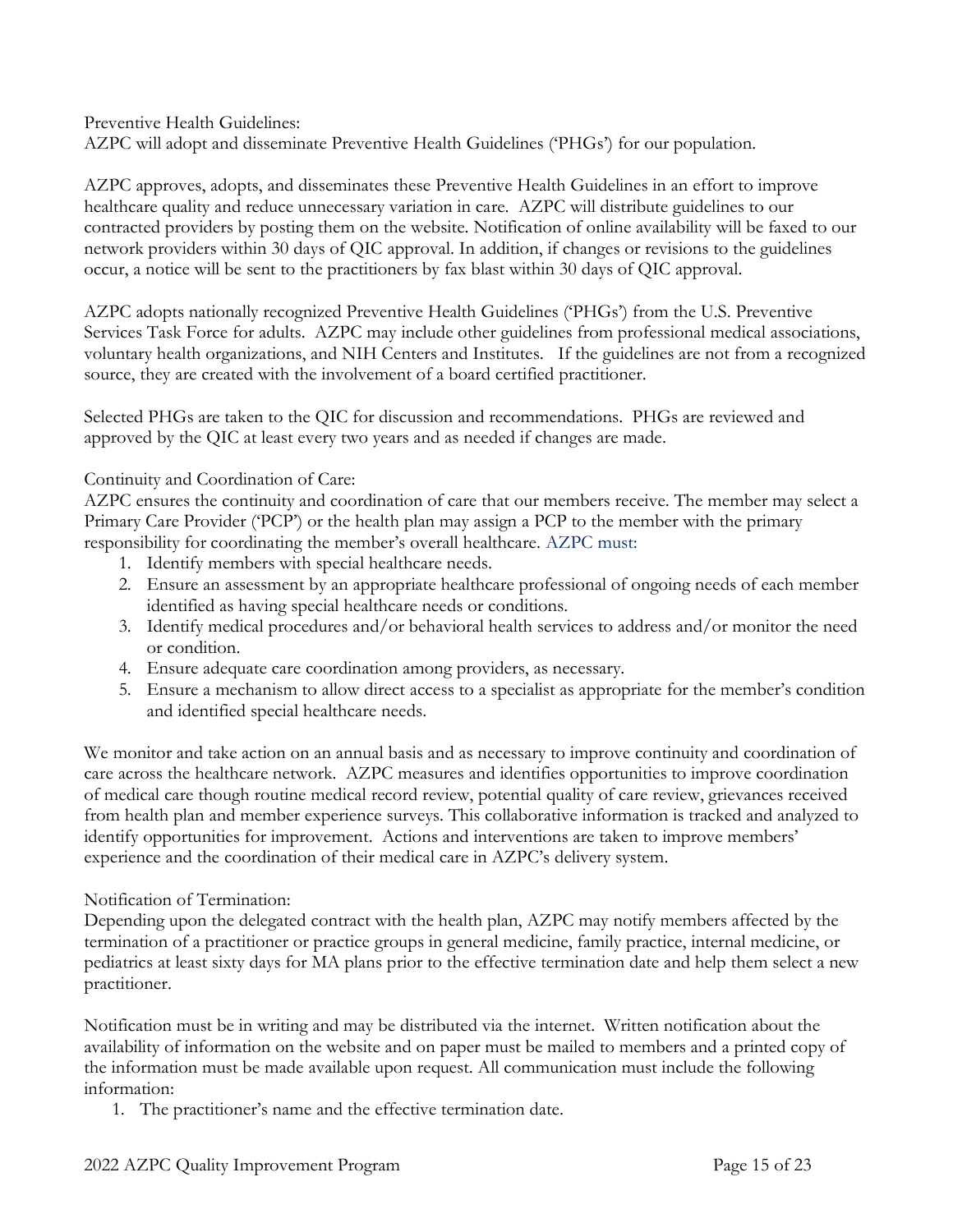2. Procedures for selecting another practitioner.

AZPC is not responsible for notifying members of practitioner relocations or office closures as long as the practitioner remains available to members as part of the organization's network. If a practitioner notifies AZPC of termination less than 30 calendar days prior to the effective date, AZPC should notify the affected members as soon as possible but no later than 30 calendar days after receipt of the notification.

#### Continued Access to Practitioners:

If a practitioner's contract is discontinued, AZPC's policy specifies circumstances in which affected members may continue access to the practitioner and duration of continued care. AZPC will help a member transition to other care, if necessary, when their benefits end or during transition from pediatric care to adult care.

#### Potential Quality Issues ('PQI'):

A major component of the QI Program is the identification and review of potential quality issues and the implementation of appropriate corrective action to address confirmed quality of care issues. A PQI is a deviation or suspected deviation from expected practitioner performance, clinical care, or outcome of care that cannot be determined to be justified without additional review. Such issues must be referred to the QI Department.

#### Sentinel Events / Critical Incidents:

A sentinel event or critical incident is "an unexpected occurrence involving death or serious physical or psychological injury, or the risk thereof. Serious injury specifically includes loss of limb or function. The phrase, 'or risk thereof' includes any process variation for which a recurrence carries a significant chance of a serious adverse outcome."

A major component of the QI Program is the use of sentinel events to monitor important aspects of care, accessibility and service in medical and behavioral healthcare. These events are called "sentinel" because they signal the need for immediate investigation and response. As such, all sentinel events must be monitored, tracked, and investigated.

#### Serious Reportable Adverse Events:

A Serious Reportable Adverse Event ('SRAE') is an incident involving death or serious harm to a patient resulting from a lapse or error in a healthcare facility and is broken down into three major categories by the Centers for Medicare & Medicaid Services:

- 1. Never Events;
- 2. Hospital Acquired Condition ('HAC'); and
- 3. Provider Preventable Condition.

AZPC will ensure our compliance with all federal and state guidelines. All serious reportable adverse events will be monitored, tracked, and investigated.

#### Peer Review:

Peer review is conducted in any situation where peers are needed to assess the appropriateness or necessity of a particular course of treatment, to review or monitor a pattern of care provided by a specific practitioner or to review aspects of care, behavior or practice, as may be deemed inappropriate.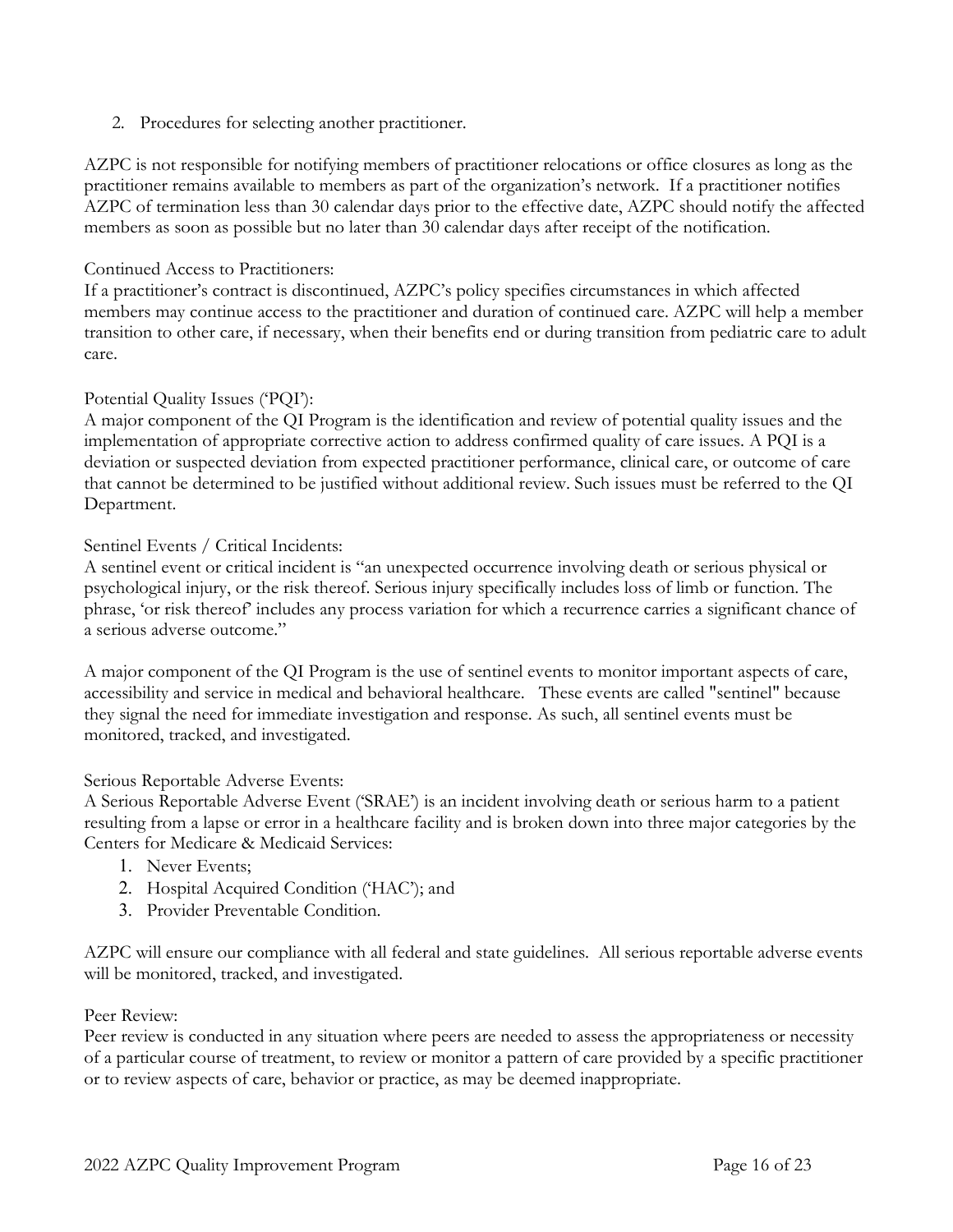- 1. A Senior-level Medical Director, or designee, is responsible for authorizing the referral of cases for peer review.
- 2. All peer review consultants ('including members of the Credentialing/Peer Review or ad-hoc Peer Review Committees') are duly licensed professionals in active practice.
- 3. At least one consultant will be a practitioner with the same or similar specialty training as the practitioner whose care is being reviewed, except in those cases where there is no applicable board certification for the specialty.
- 4. A Senior-level Medical Director can send cases out for a specialty review and consultation to be used for the peer review process.
- 5. A Senior-level Medical Director will confirm that the peer review consultants have the necessary experience and qualifications for the review at hand.
- 6. The QI Director prepares all materials for review by the Peer Review Committee to conduct all follow ups as required by the committee.

# PEER REVIEW COMMITTEE

The Peer Review Committee's sole purpose is to improve the quality of the medical and behavioral healthcare provided to our members by practitioners and providers. AZPC cannot delegate the function of peer review to another entity.

The Peer Review Committee scope includes the review of cases where there is evidence of deficient quality, or the omission of the care or service provided by a participating, or non-participating healthcare professional or provider.

The Peer Review Committee meetings are held quarterly or as needed. The Peer Review Committee is a sub-committee represented by members of the Credentialing Committee that review potential of quality care issues, resulting in a serious member negative outcome. At a minimum, the Peer Review Committee shall include:

- 1. The Medical Director and/or appointed physician designee.
- 2. A behavioral health provider when a behavioral health specialty is being reviewed. The committee may utilize peers through external consultation.

Peer Review Committee Functions:

- 1. Peer Review Committee members shall sign a confidentially and conflict of interest statement at each meeting.
- 2. Committee members must not participate in peer review activities if they have a direct or indirect interest in the peer review outcome.
- 3. The Peer Review Committee must evaluate the case referred to peer review based on all information made available through the QI Management process.
- 4. The Peer Review Committee is responsible for making recommendations to the BH Medical Director. Together they must determine appropriate action which may include, but is not limited to peer contact, education, credentials, limits on new member enrollment, sanctions, or other corrective actions. The BH Medical Director is responsible for ensuring that the corrective actions are implemented.
- 5. The Peer Review Committee is responsible for making recommendations to the Medical Director and referrals to the Department of Child Safety, Adult Protective Services, the appropriate regulatory agency or board, and state agency for further investigation or action if not already referred during the PQI process. Notification must occur when the committee determines care was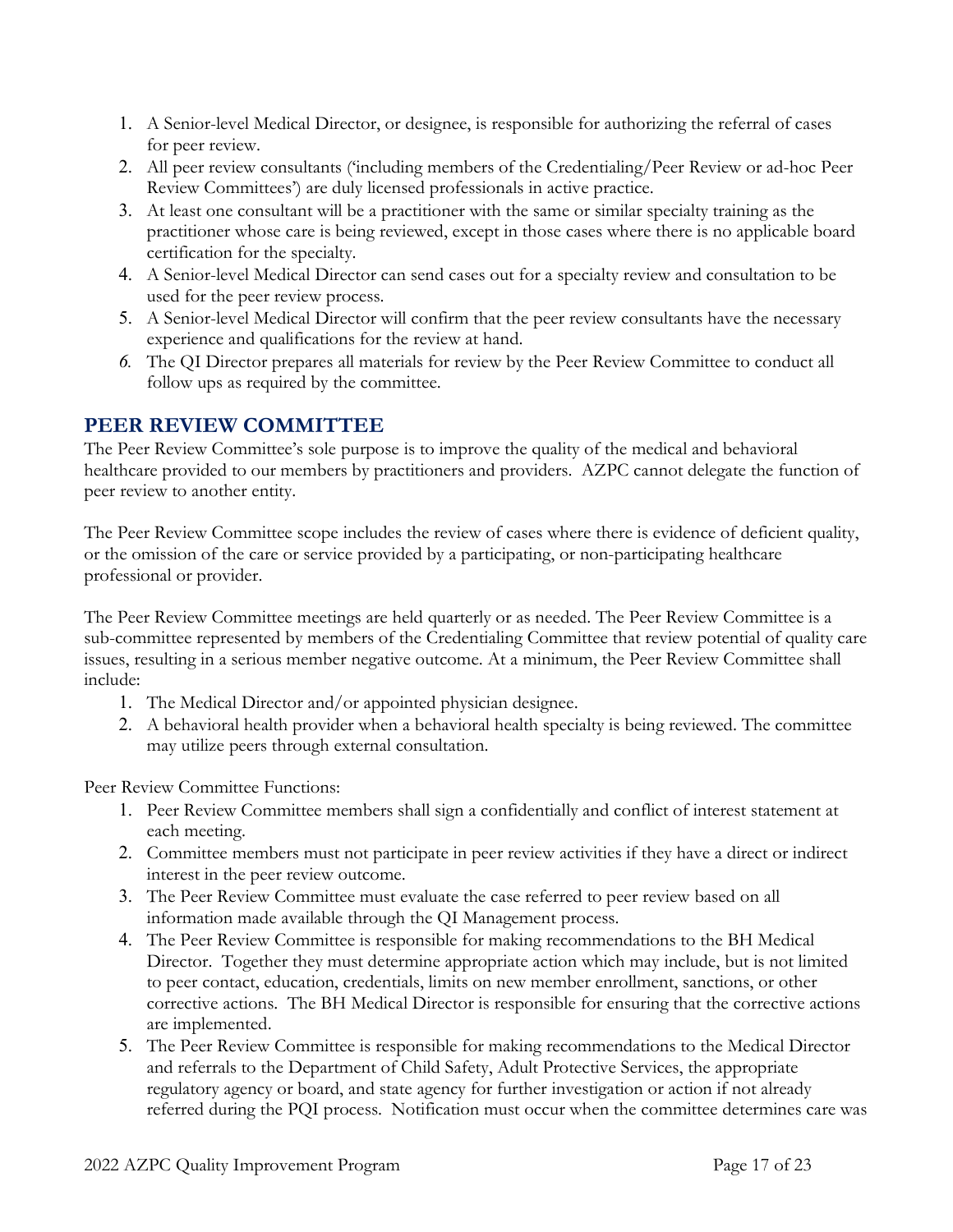not provided according to community standards. Initial notice may be verbal but must be followed by a written report.

6. All information used in the peer review process is kept confidential and is not discussed outside of the peer review process. The reports, meetings, minutes, documents, recommendations, and participants must be kept confidential except for implementing recommendations made by the Peer Review Committee.

Peer Review meetings are protected by state and federal law, documents from the proceedings must not leave the room and shall be collected by staff at the meeting closure. Any committee member copies, handwritten notes, post-it notes, or other material that will not be retained in the case file must be destroyed at the end of the session.

Peer review documentation must be provided to state and federal agencies upon request. Providers and practitioners must be informed regarding the peer review process and peer review grievance procedures.

# CLINICAL MEASUREMENT ACTIVITIES AND QUALITY PERFORMANCE REPORTING

AZPC adheres to all regulatory standards for quality performance reporting. AZPC will cooperate and assist regulators and their contracted QI Organizations ('QIO'). AZPC uses data collection and analysis to track clinical issues that are relevant to the population. AZPC will adopt and establish quantitative measures to assess performance and to identify and prioritize as appropriate.

Health Plan Effectiveness Data and Information Set (HEDIS®) and Structure and Process Measures: AZPC actively takes part in annual Health Plan Effectiveness Data and Information Set ('HEDIS') and Structure and Process measures. HEDIS Studies and Structure and Process measures are conducted for all lines of business with 30 or more members and are in accordance with CMS and NCQA standards.

AZPC facilitates collection of HEDIS measure data through multiple sources:

- 1. Claims and encounter data.
- 2. Proactive medical record review.
- 3. Complex Care Management and Special Needs Programs ('when delegated').
- 4. Proactive measure review.
- 5. Specialized software program that runs each measure proactively every month during the measurement year.
- 6. Member listings of services that have not been captured are provided to primary care practitioners at a minimum of every three months.
- 7. Annual education and training of practitioners and their office staff
- 8. HEDIS coordinators work alongside and provide provider relations representatives detailed reports to contact primary care practitioners and discuss the importance of the reports and services not yet captured, at a minimum of every three months.

HEDIS measure outcome data is compared to national benchmarks (or if a benchmark is not available, a goal is established) and final rates are reported through the QIC. All measures that do not meet minimum performance levels  $(25<sup>th</sup>$  percentile of the national rate or not meeting goal) or have a significant drop in rate will have a formal corrective action plan developed. A written plan will detail specific actions or processes aimed at improving rates.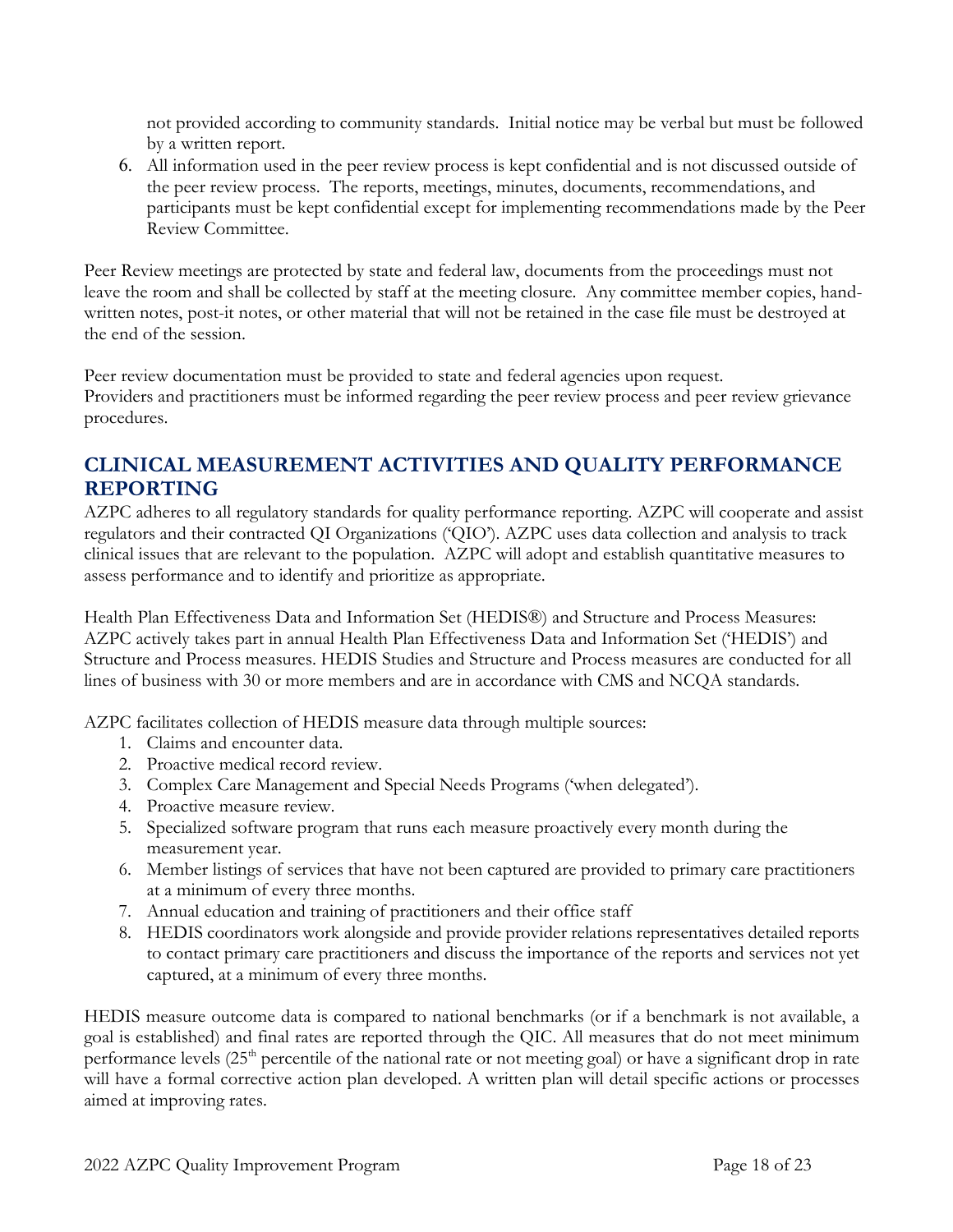Center for Medicaid and Medicare Services 5 Star Program:

The Center for Medicaid and Medicare Services 5 Star Program has the responsibility of reaching out to practitioners and their office staff and providing them with intensive education and incentives. In addition, practitioners can obtain the program tools/information via AZPC's provider web portal. The CMS Star Program was implemented to make changes at the "point of care" and ensure members received required annual services and that the appropriate use of diagnosis codes are captured.

A key component of the CMS Star Program is to develop strong and collaborative relationships with practitioners and office staff through the outreach efforts. In addition, through this educational mechanism, staff will comply as it relates with CMS Star Technical Specifications, Healthcare Effectiveness Data and Information Set ('HEDIS') Measures and the completion of encounter forms, collection of HCC Diagnosis Codes, Initial Health Risk Assessment related to Medicare members (if available), improve patient care and overall improvement of medical record documentation practices.

As part of the Quality Outreach Program, Provider Relations/Network staff will routinely visit the office site offering intensive education on the following:

- 1. Healthcare Effectiveness Data and Information Set ('HEDIS') and CMS Stars.
- 2. Improving documentation practices.
- 3. Providing tools that focus the practitioner's office on specific members requiring services and the use of CMS Star and HEDIS specific encounter billing and documentation.
- 4. Identify opportunities to limit barriers between the physician and the health plan.
- 5. Collaborate on the collection of important diagnosis and procedure codes and service information to limit the intrusion on the physician office.
- 6. Inform the physician that Provider Relations/Network staff have the resource to get questions answered and issues resolved quickly.
- 7. Work toward improvement in access to care for members.
- 8. Educate the provider's office on submission of Medicare diagnosis and procedure codes through the encounter/claims systems while utilizing an incentive program.
- 9. Identify Medicare members who have not been seen or have gaps in care in order to help members schedule their needed services with contracted providers and facilities.
- 10. In-service practitioner and staff on how they can increase revenue through the improvement of documentation and data submission.
- 11. In-service on how to complete an Annual Wellness Assessment of the Medicare members, including scheduling the member to be seen by the physician for incentive opportunities.

# OTHER QI ACTIVITIES

Corrective Action Plans:

The Quality Department, when conducting any activity that reveals any opportunity for improvement, will have a corrective action plan developed. The corrective action plans can be developed from issues arising from but not limited to:

- 1. Member/Practitioner Experience Surveys
- 2. Access to care audits/surveys
- 3. Availability audits/surveys
- 4. Potential or actual quality of care issues ('PQI')
- 5. Grievances received from health plans

AZPC conducts other quality improvement studies deemed necessary to ensure quality of service to members.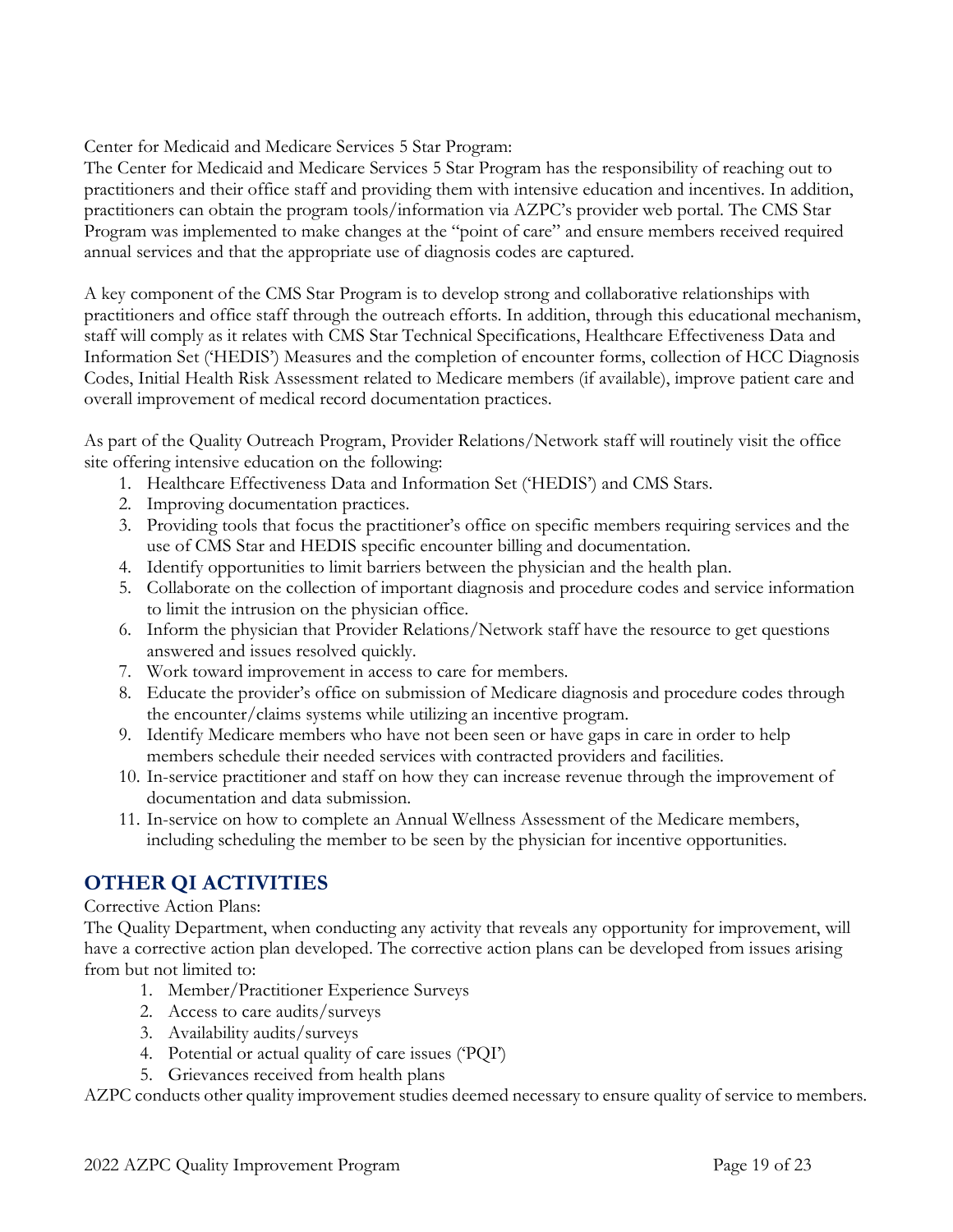Follow-up surveys and/or focus audits may be conducted based on our findings, and actions taken as recommended by the QI Committee.

# DISSEMINATION OF INFORMATION

All QI activities are presented and reviewed by the QIC. Communication to the QIC may include, but is not limited to:

- 1. Policies and procedures
- 2. Medical record and facility audit reports and trends
- 3. Delegation audit results
- 4. Member/Practitioner Experience Survey results
- 5. Member grievance statistics and trends
- 6. Sentinel events
- 7. Reportable events
- 8. Special study outcomes
- 9. Other QI activities
- 10. QI Program, work plan, annual evaluation and semi-annual reports
- 11. New or changed regulatory and legislative information

Results of QI activities are communicated to practitioners and providers in the most appropriate manner including, but not limited to:

- 1. Correspondence with the practitioner showing individual results and a comparison to the group, when available.
- 2. Newsletter articles
- 3. Fax updates
- 4. Email updates
- 5. Provider Manual updates

The QI Program description is made available to all network practitioners and members. Members and practitioners are notified of the availability of the QI Program through the website, Provider Manual, and newsletters. The results and intervention analysis is available by request for all practitioners and members. The notification of online availability is sent by fax blast to all network providers within 30 days of QI Committee approval.

# EFFECTIVENESS OF THE QI PROGRAM

#### QI Work Plans:

A QI Work Plan is developed annually, outlining QI activities for the year. The work plans will include all activities and tasks for both clinical care and monitoring of access and availability of covered services. The work plans are reviewed by a Senior-level Medical Director and submitted to the QIC and Executive Committee for review and comment.

The work plan must include the following information:

- 1. A description of all planned activities.
- 2. Beginning and ending dates for all objectives.
- 3. Methodologies to accomplish measureable goals and objectives.
- 4. Staff positions/department responsible and accountable for the meeting established goals and objectives.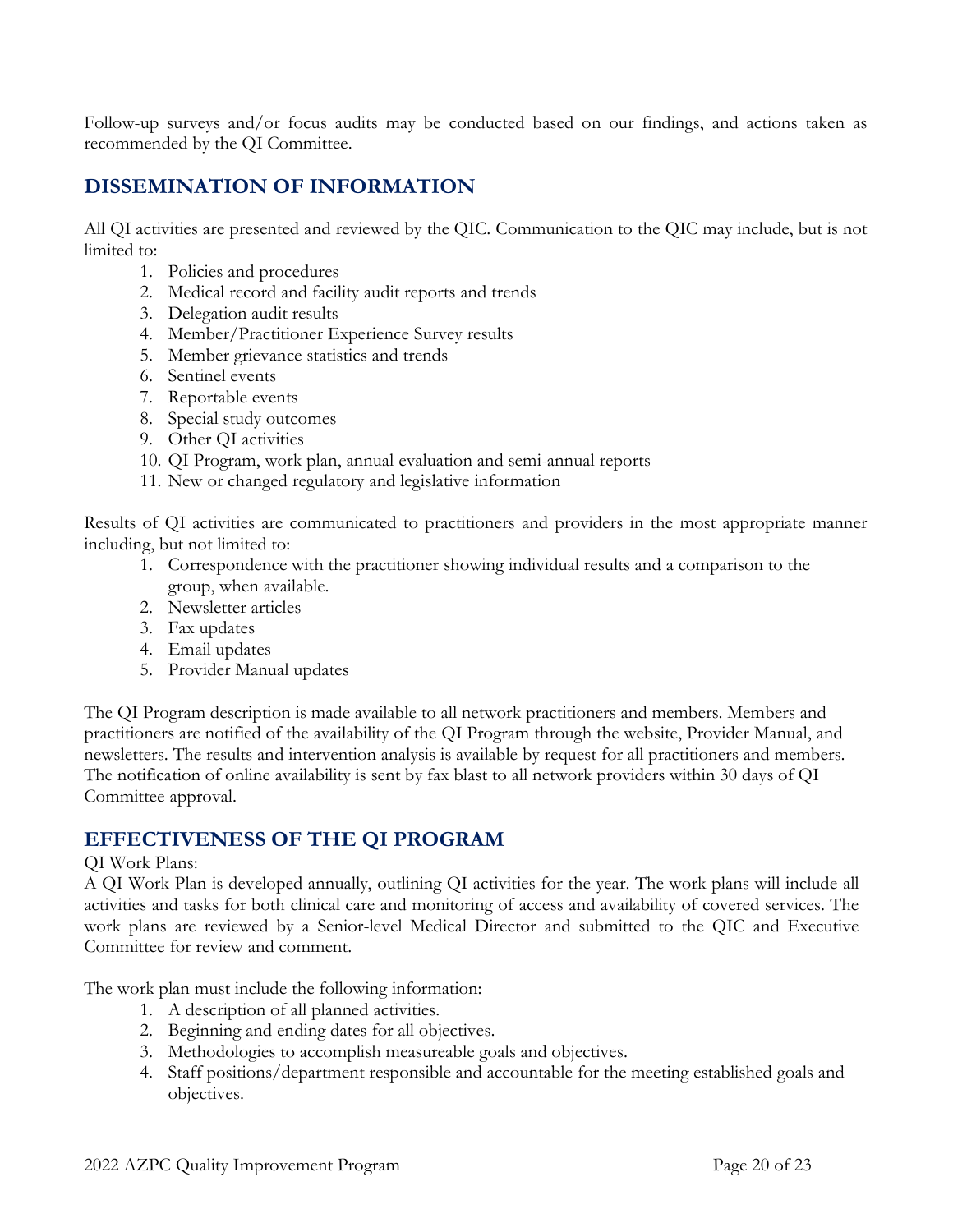The QI Work Plan is a fluid document and is revised, as needed, to meet changing priorities, regulatory requirements and identified areas for improvement.

Semi-Annual Reports:

Semi-Annual reports are an evaluation of the progress of the QI activities, as outlined in the work plan, and are submitted to the QIC and Executive Committee for review and recommendations.

Annual Plan Evaluation:

QI activities, as defined by the QI Work Plan, will be evaluated annually to measure performance for the year and to assist in revising the QI Program and preparing the following year's work plan. The evaluations are reviewed by Senior-level Medical Director and submitted to the QIC and Executive Committee for review and approval. AZPC will maintain and report separately by line of business and health plan, as applicable, for the following measures:

- 1. Appeals
- 2. Complaints/Grievances
- 3. Potential Quality of Care issues
- 4. Reportable Events
- 5. Sentinel Events

#### NCQA HEDIS:

The annual QI evaluation report must contain a summary of all QI activities performed throughout the year, to include:

- 1. Title/name of each activity.
- 2. Measurable goals and/or objectives related to each activity.
- 3. Department or staff positions involved in the QI activity.
- 4. Description of communication and feedback related to QI data and activities.
- 5. An evaluation of baseline data and outcomes utilizing qualitative and quantitative data which must include a statement describing if the goals were met completely, partially, or not at all.
- 6. Actions to be taken for the improvement of corrective action plans ('CAPs') and Quality Improvement Plans ('QIPs').
- 7. Documentation of continued monitoring to evaluate the effectiveness of the actions ('interventions') and other follow up activities.
- 8. Rationale for changes in the scope of the QI program and plan or documentation indicating if no changes were made.
- 9. Necessary follow-up with targeted timelines for revisions made to the QI plan.
- 10. Documentation of QIC review, evaluation, and approval of any changes to the QI plan.
- 11. An evaluation of the previous year's activities must be submitted as part of the QI Plan after review by the QIC.

## RESOURCES, QI PERSONNEL AND INTERDEPARTMENTAL INTERFACE

Utilization Management Department:

The Utilization Management ('UM') Department frequently identifies potential risk management, quality of care issues, and health education needs through care management, inpatient review, utilization review, referrals, etc. The QI Department can refer cases to the UM Department for active care management of members with identified chronic conditions.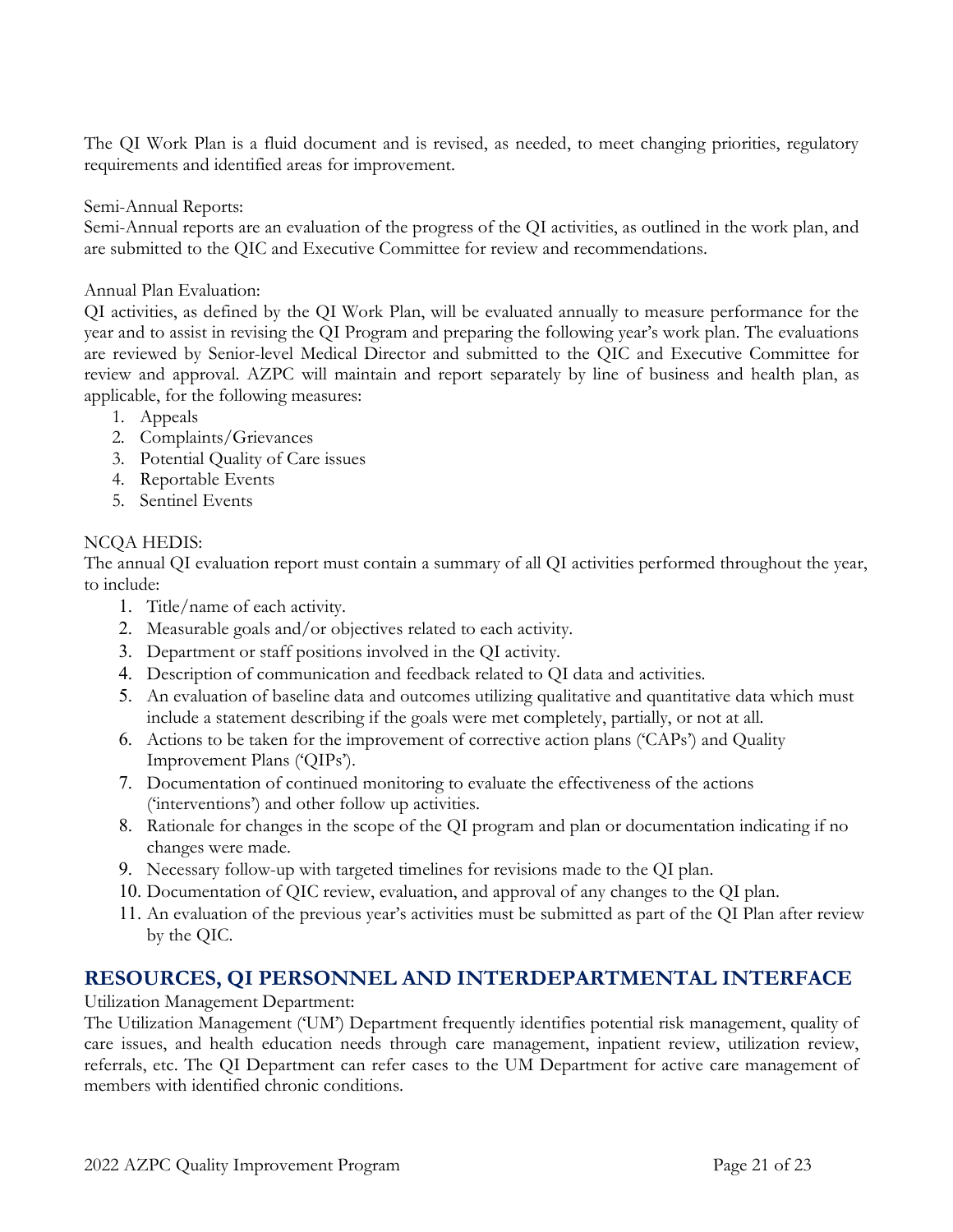#### Customer Services Department:

When a Customer Service Representative identifies a potential quality of care issue or grievance from a member's call, the member is informed of their right to file a grievance and is provided assistance with initiating contact with the respective health plan. The issue is then forwarded to the QI Department for tracking. The Customer Service Department records all incoming calls by specific indicators for tracking, trending and reporting.

#### Credentialing Department:

The Credentialing Department is part of the QI Department. QI information is provided to the Credentialing Department for inclusion in the credentialing/re-credentialing process. The QI Department provides the Credentialing Department with medical record audit scores and any sanction activity related to those reviews and with identified Quality of Care Issues ('QICs')/Potential Quality Issue ('PQIs') as appropriate. The Director of Quality, Credentialing, and Compliance will take peer review cases, as directed by the Senior-level Medical Director, to the Peer Review Committee for review and action.

#### Provider Relations and Contracting Departments:

The Provider Relations and Network Contracting Departments assist the QI Department in obtaining QI information from and disseminating information to practitioners. In addition, the Provider Relations and Network Contracting Departments:

- 1. Serve as liaisons between the QI Department and practitioners to facilitate education and compliance with approved Arizona Priority Care standards.
- 2. Assist the QI Department with practitioners who do not comply with requests from the QI Department.
- 3. Ensure contracted ancillary providers and facilities meet regulatory and accreditation requirements.

#### Claims Department:

The QI Department utilizes claims data to identify potential quality of care issues, to include critical incidents, reportable events and sentinel event diagnosis. The QI Department is able to obtain certain medical records from the Claims Department as available.

#### Health Informatics Department:

The AZPC QI Department works collaboratively with HPN's Health Informatics Department to collect, analyze and integrate data into the AZPC QI process. The AZPC QI Department works with Health Informatics to ensure that data is accurate and complete. Specialized and standardized reports are generated through the various systems and programs so data elements can be continuously monitored. Through this department, data is maintained for regulatory agency review. The data is also used to conduct annual review of the overall AZPC QI Program. Specialized databases have been built by Informatics to track grievances, complaints and potential quality issues for tracking and corrective actions. Data being submitted from outside vendors or being sent out of our organization goes through the Informatics Department and the Information Systems Department to ensure all HIPAA regulations are being met. No file containing member specific information is sent out of the QI Department without meeting all HIPAA requirements

## DELEGATION OF QUALITY IMPROVEMENT

AZPC does not delegate QI activities. For any delegated activity from the health plan, there shall be a signed and dated agreement:

1. Stating that it is mutually agreed upon;